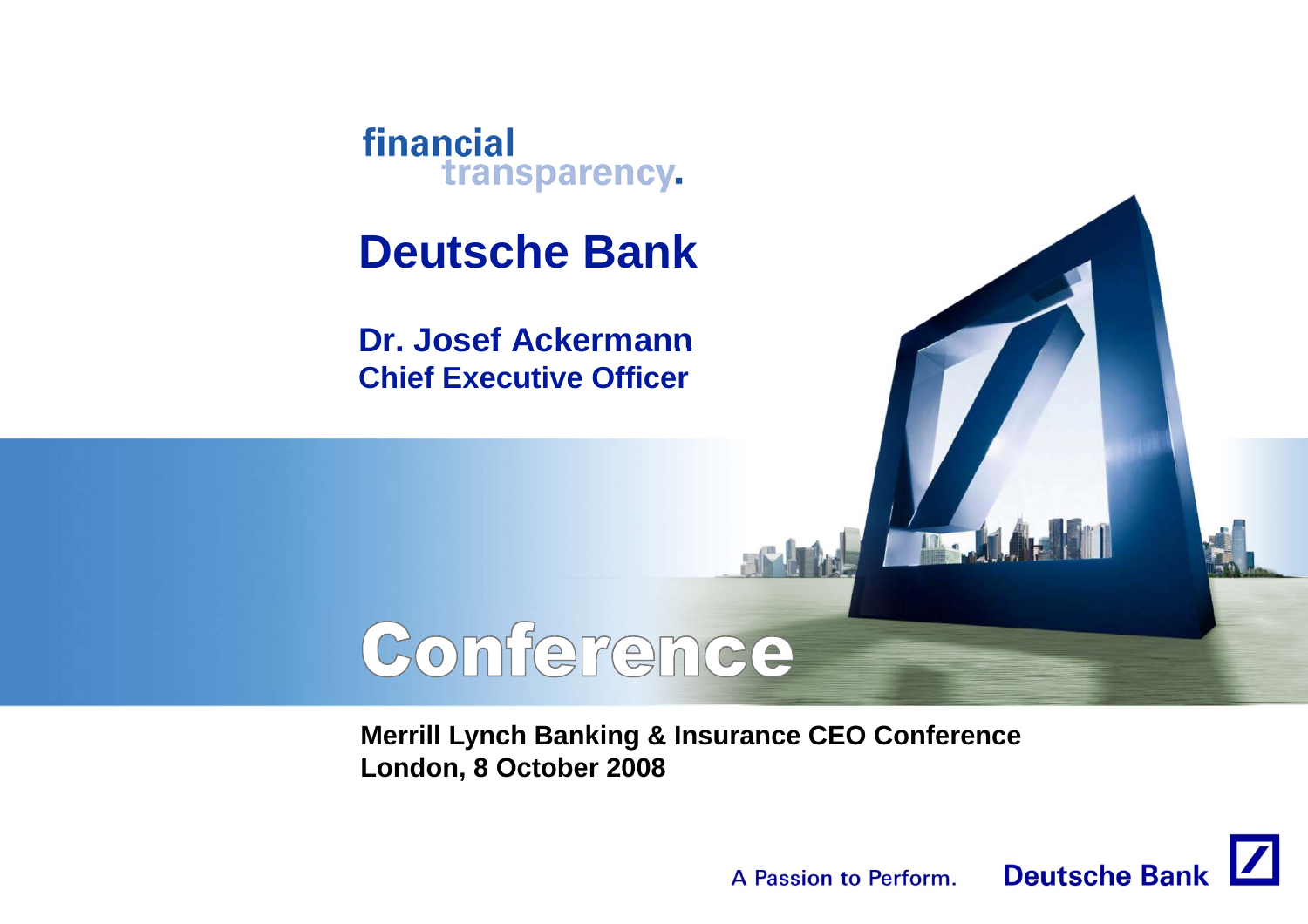



# **Agenda**

|            | Performing strongly through the credit crisis    |  |  |
|------------|--------------------------------------------------|--|--|
| <u> 21</u> | <b>Sustaining capital and funding strength</b>   |  |  |
| 3          | Investment banking: Leveraging a strong platform |  |  |
|            | 4   Further expanding 'stable' businesses        |  |  |
|            | <b>Summary</b>                                   |  |  |

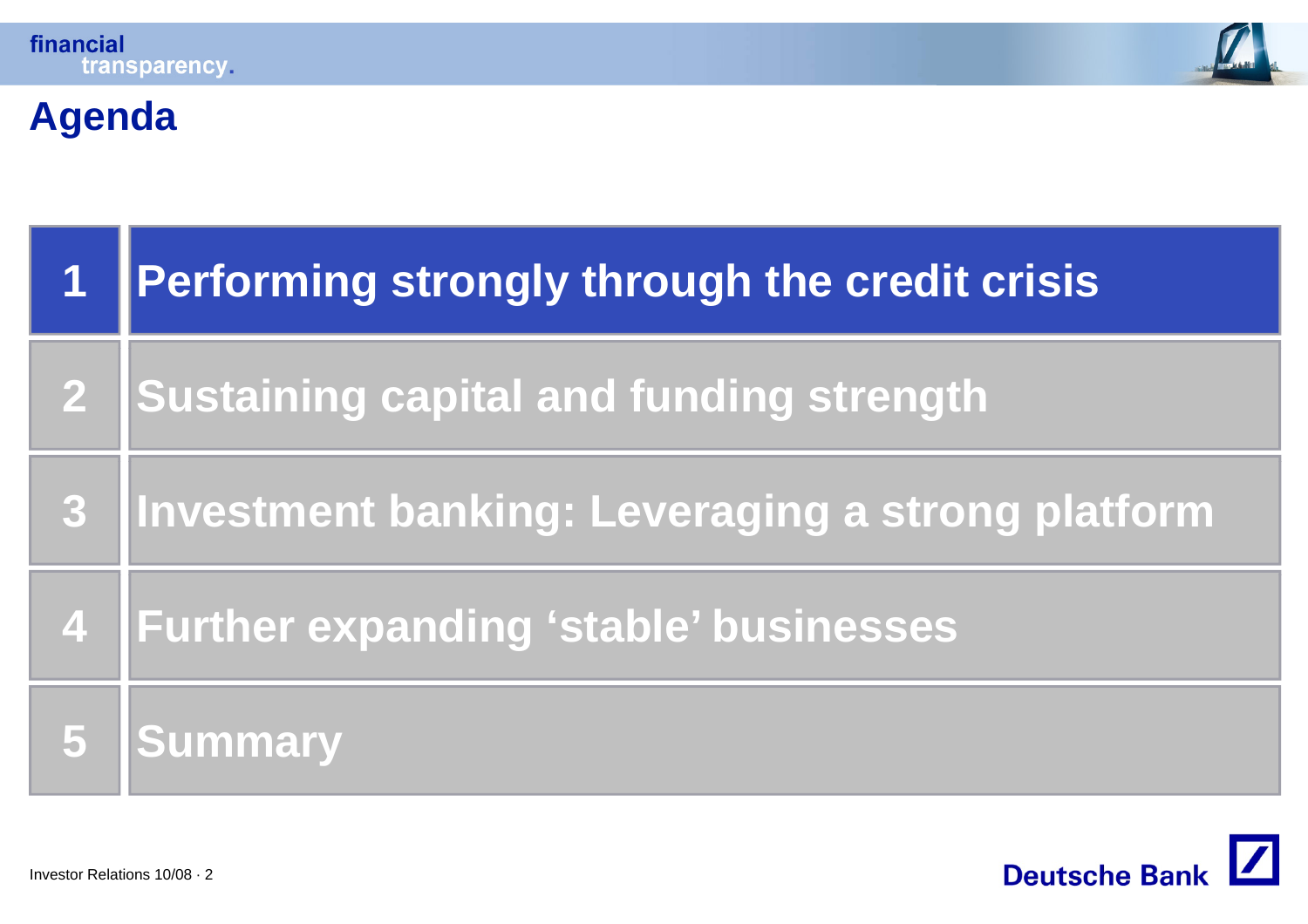

#### **Market turmoil continues**



Investor Relations 10/08 · 3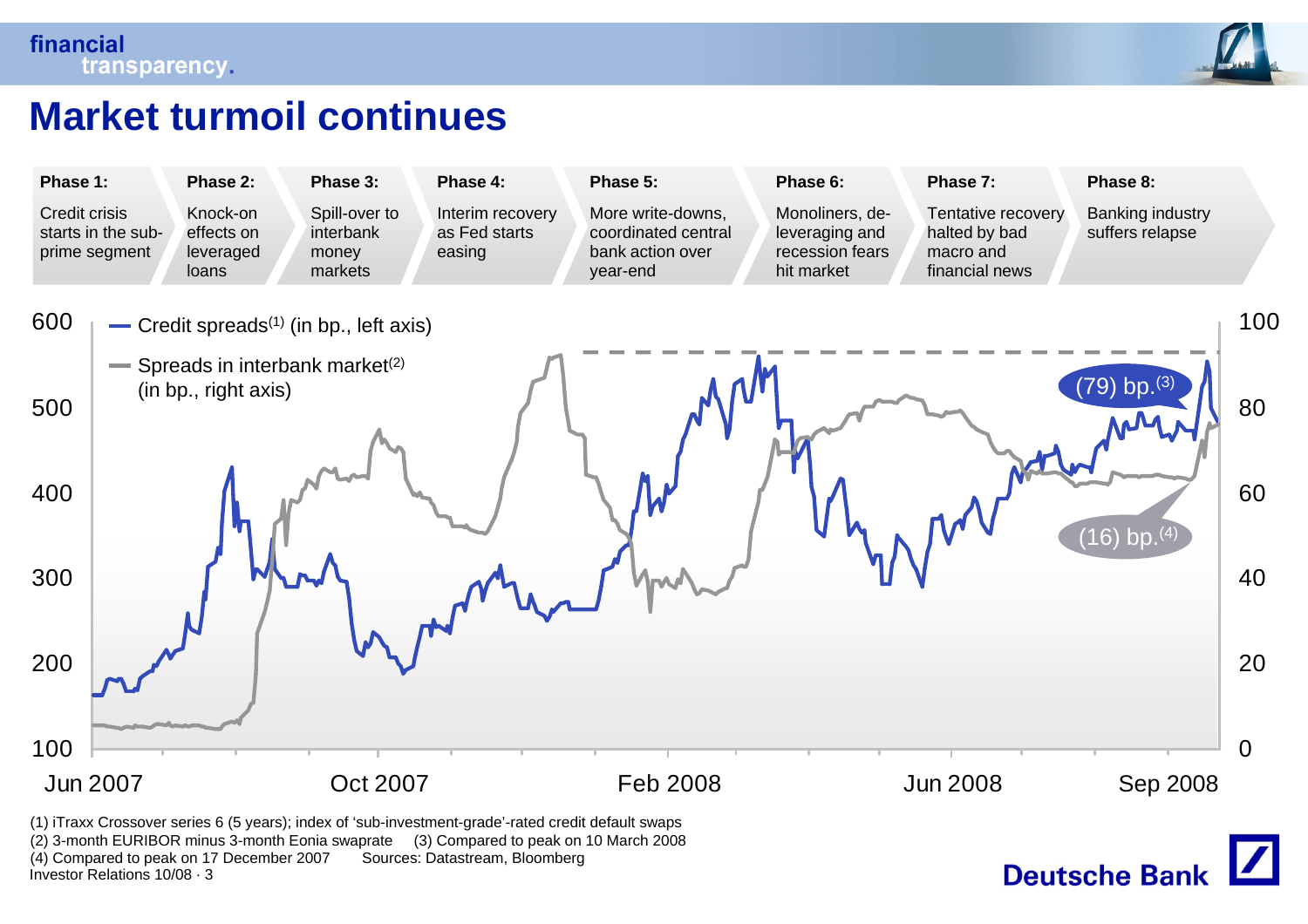#### financial transparency.



#### **The outlook remains difficult – with banking book assets under pressure**



Investor Relations 10/08 · 4(1) Delinquencies in %, Source: Federal Reserve (2) Trailing 12-Month Issuer-Weighted Spec-Grade Default Rates, Source: Moody's (3) Loan loss provisions per quarter from Top 10 non-Asian banks by market cap (Citi, HSBC, BoA, JPM, Wells Fargo, BNP, Santander, Intesa Sanpaolo, Royal Bank of Canada, US Bancorp) and DB Note: HSBC only report half-year figures for provisions for credit losses (for this chart assumed to be spread evenly between each quarter)<br>Investor Relations 10/08 · 4 **Deutsche Bank**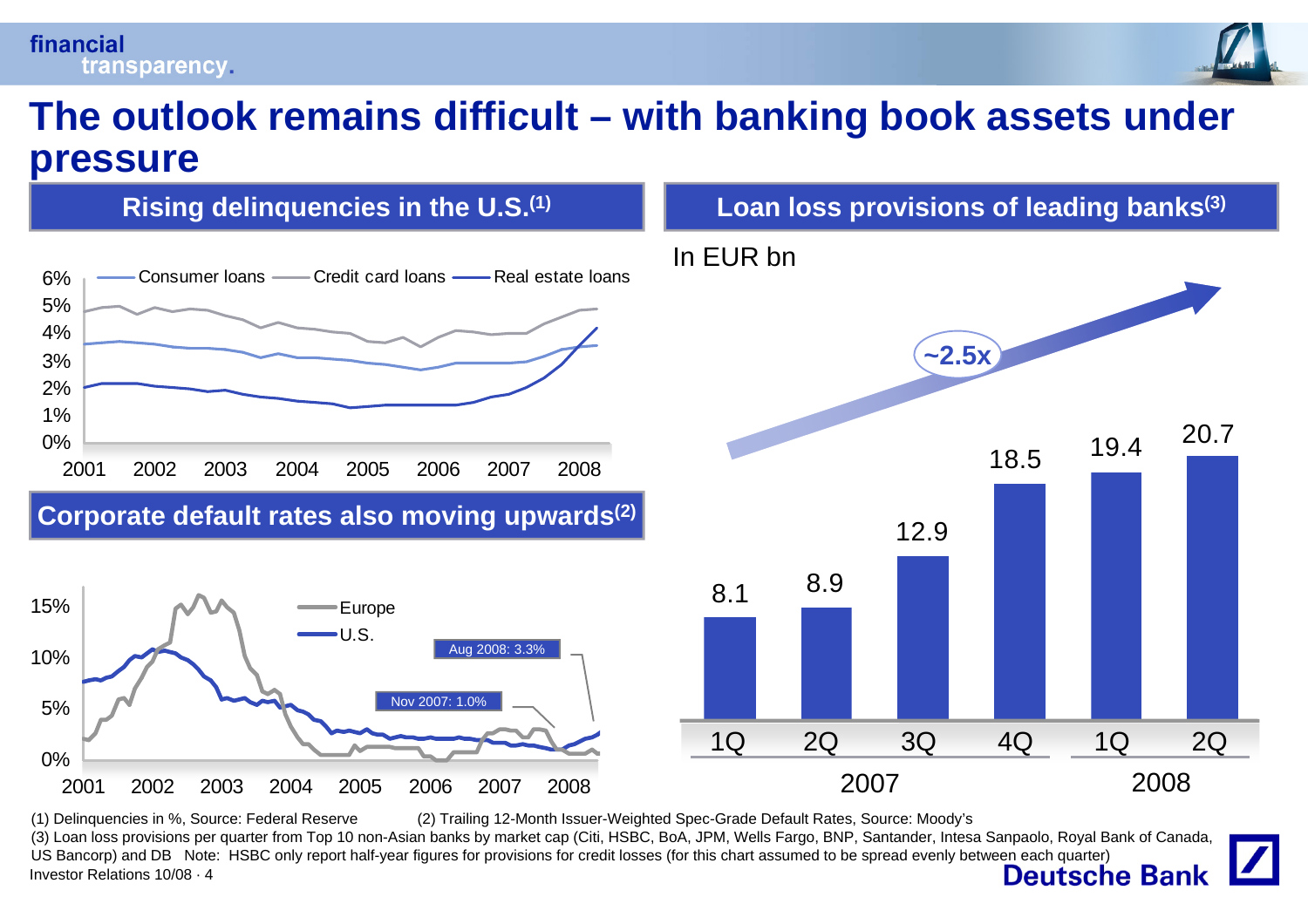

#### **However mark-downs are trending lower However,**

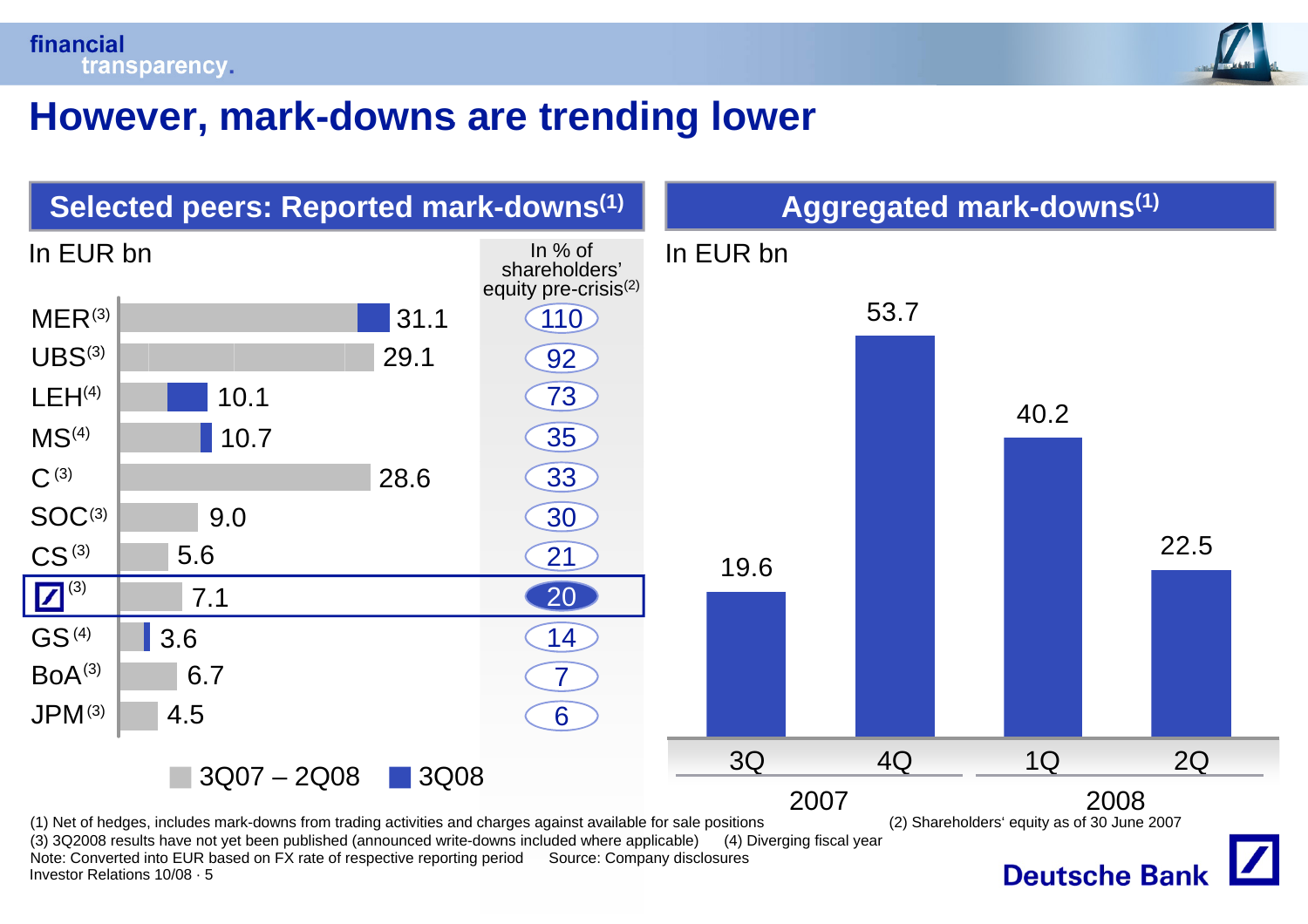



### **Deutsche Bank remains <sup>a</sup> relative winner through the crisis**

Aggregate IBIT, 3Q2007-3Q2008, reported, in EUR bn



(1) Diverging fiscal year (2) 3Q2008 results not yet published

Note: For peers IBIT reflects IBIT attributable to the shareholders of the parent; translation into EUR based on average FX rate of respective reporting period Source: Company disclosures**Deutsche Bank** 

Investor Relations 10/08 · 6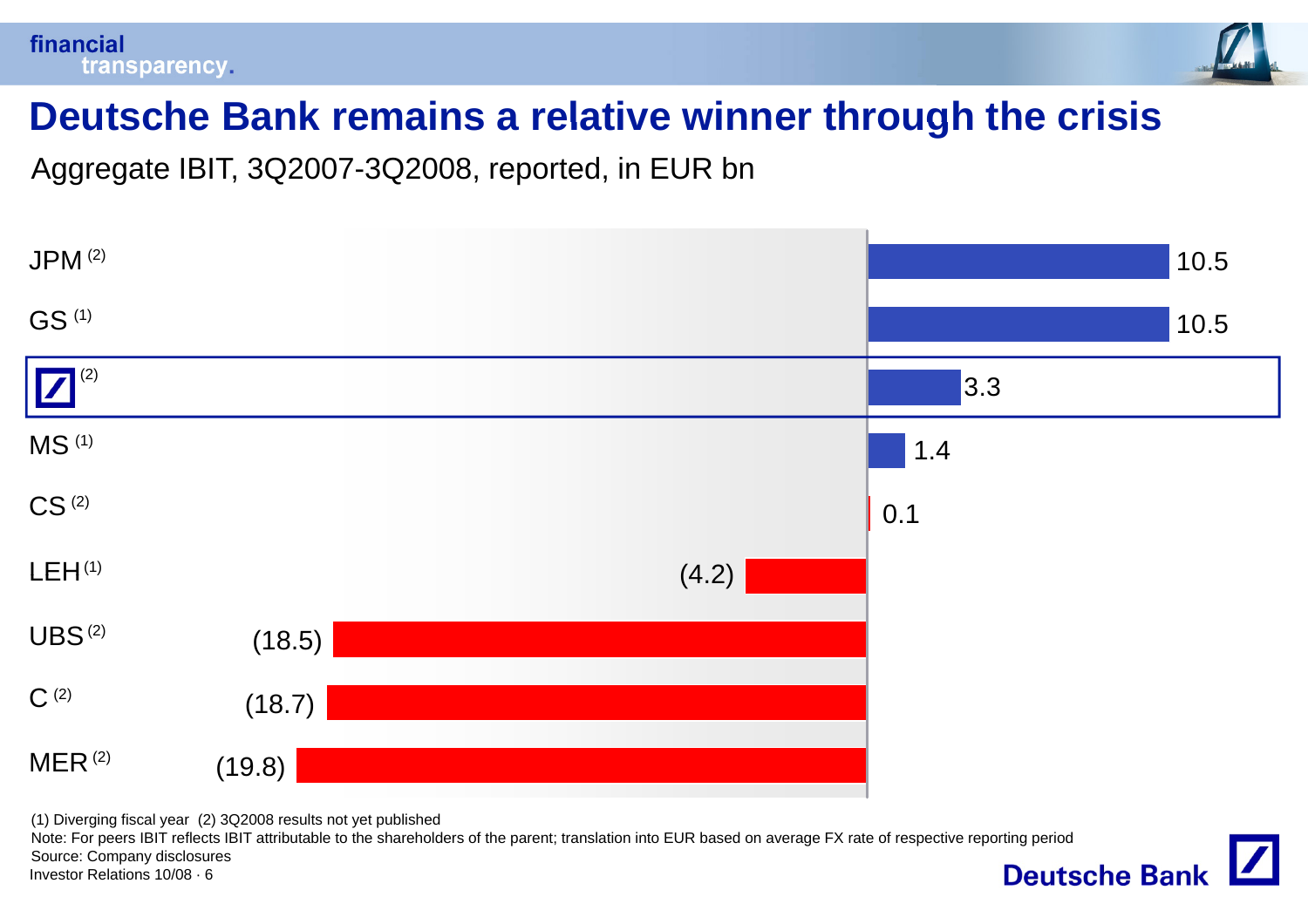

#### **Credit crisis results in a 'flight to quality' flight quality …**

| <b>FINANCIAL NEWS</b>      | "Flight to quality' in prime brokerage as hedge funds shift assets to the most<br>financially stable banks."<br>(Hedge fund managers and market observers, June 2008)                          |
|----------------------------|------------------------------------------------------------------------------------------------------------------------------------------------------------------------------------------------|
| <b>CREDIT SUISSE</b>       | "As well as from the surge in overall bond market volatility the rates businesses of<br>investment banks have benefited from 'flight to quality' trades."<br>(Credit Suisse report, July 2008) |
| 深S<br>Merrill <b>Lynch</b> | "The differentiation between winners and losers in the banking industry will widen<br>over the next months."<br>(Merrill Lynch report, July 2008)                                              |
| <b>AMERICAN BANKER</b>     | M&A in banking: "'Flight to Quality' is a key factor."<br>(American Banker, July 2008)                                                                                                         |
| Æ<br>BERNSTEINRESEARCH     | "Market shares in investment banking are going to be reshuffled."<br>(Bernstein research report, August 2008)                                                                                  |

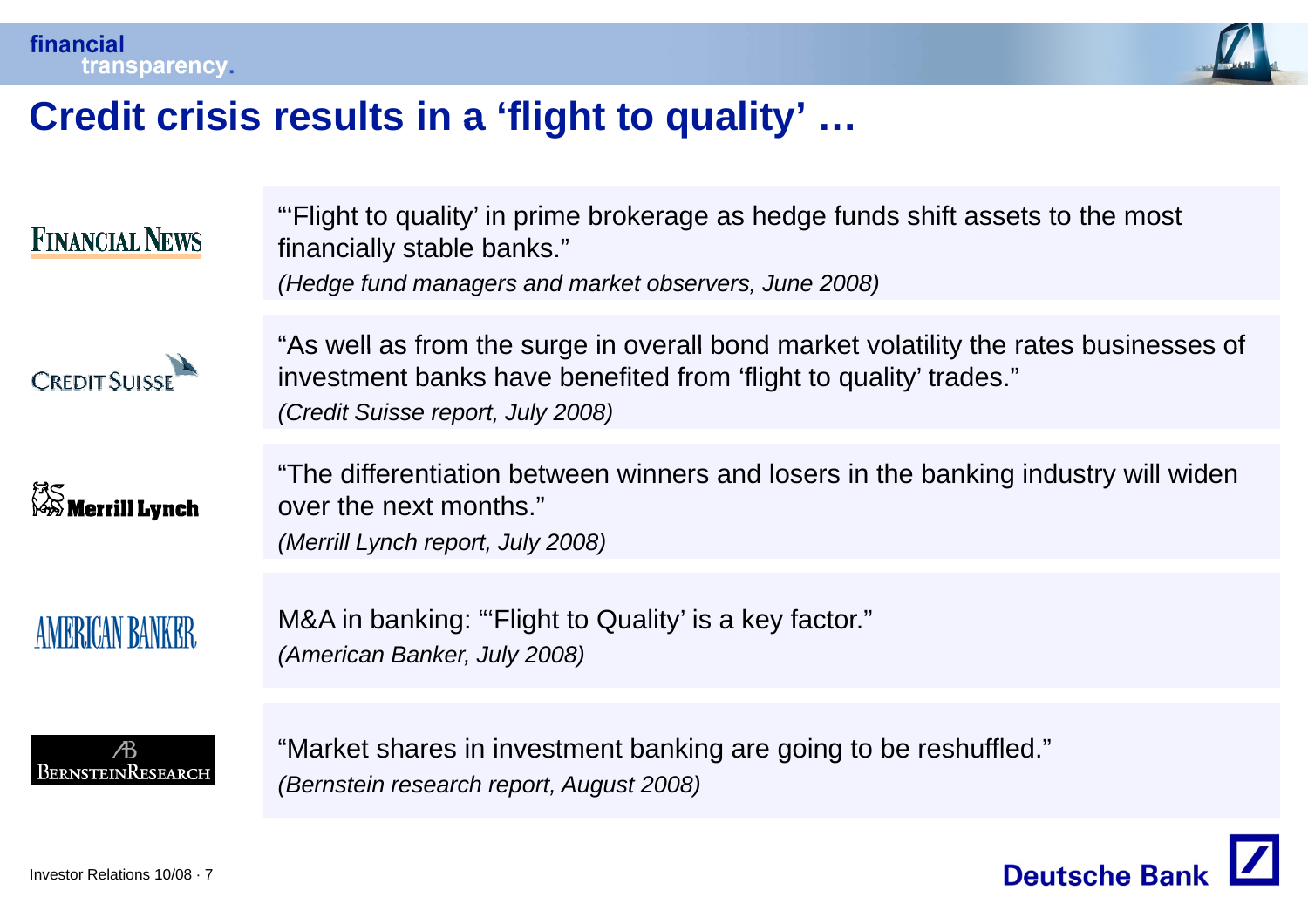#### financial transparency.



**Deutsche Ban** 

# **… and the 'flight to quality flight quality' has benefited Deutsche Bank**

Selected examples



Investor Relations 10/08 · 8Sources: Deutsche Bank; Euromoney FX Poll May 2008; Thomson Financial as of 30 June 2008; Datastream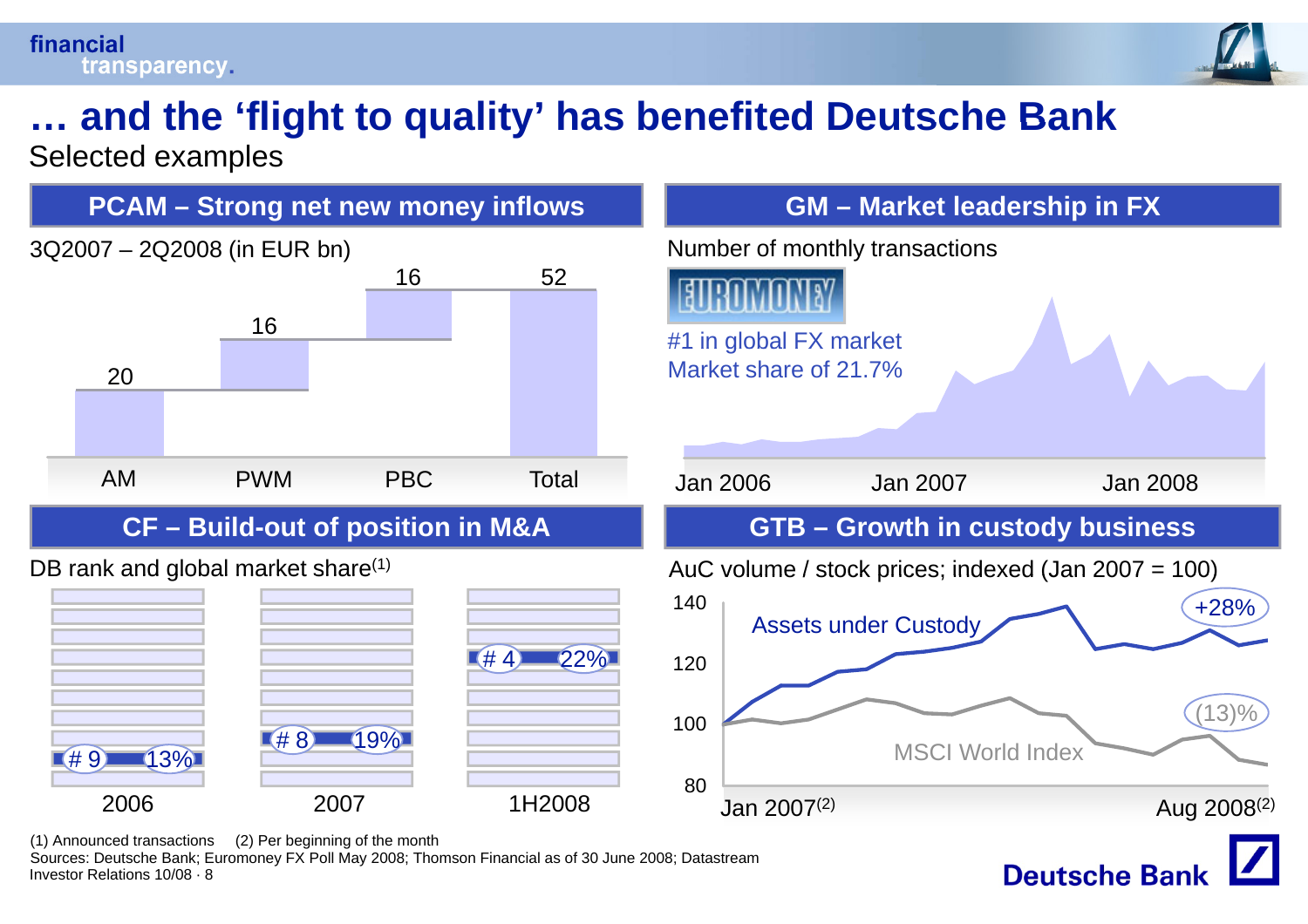



# **Agenda**

| $\mathbf 1$ | Performing strongly through the credit crisis    |  |  |
|-------------|--------------------------------------------------|--|--|
|             | <b>Sustaining capital and funding strength</b>   |  |  |
| 3           | Investment banking: Leveraging a strong platform |  |  |
| 47          | <b>Further expanding 'stable' businesses</b>     |  |  |
|             | <b>Summary</b>                                   |  |  |

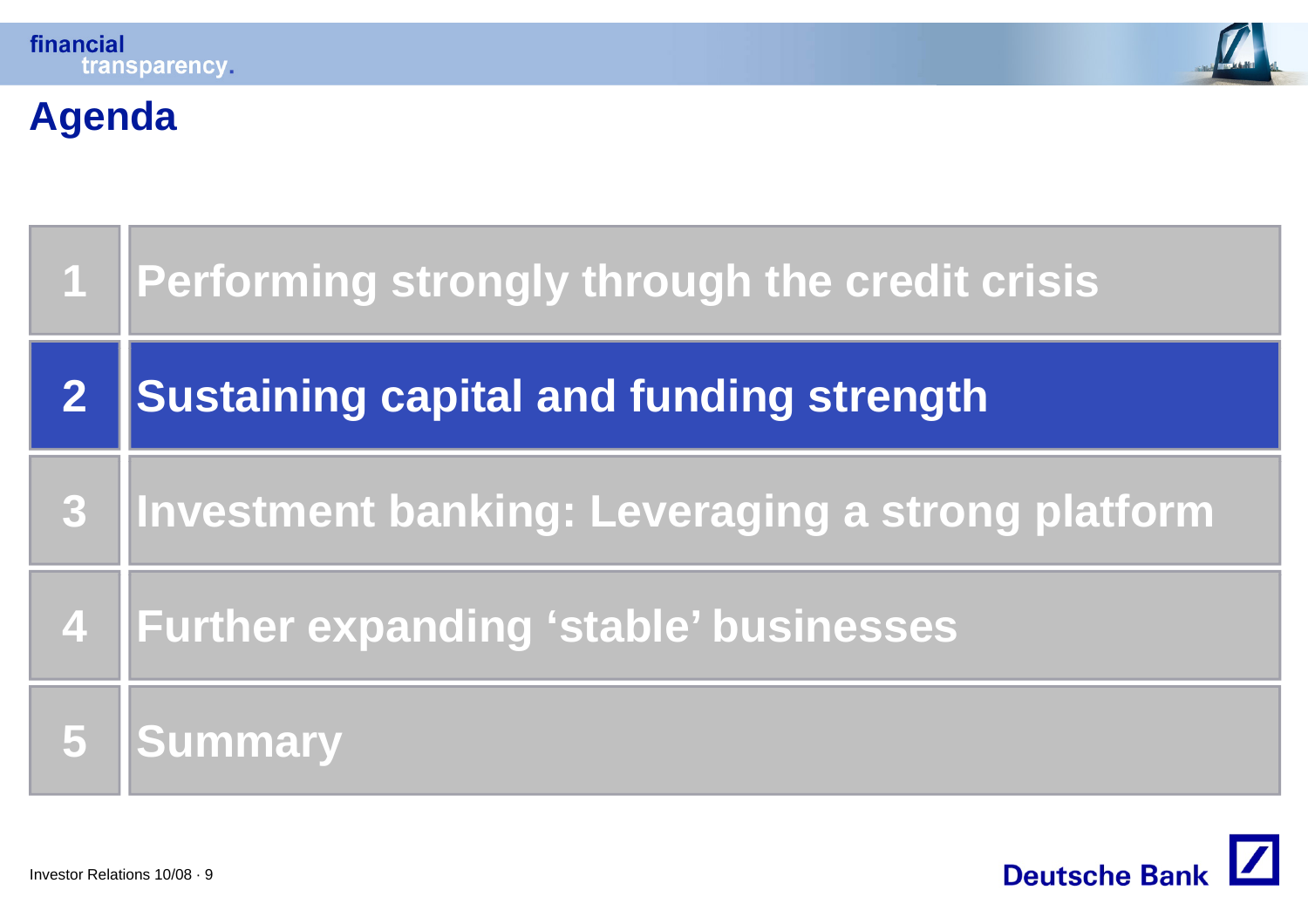

### **Key exposures have been managed down**

Carrying value $(1)$ , in EUR bn



represents notional value of commitments less gross mark-downs

(2) Total commitments (3) Carrying value' reflects total loans and loan commitments held on a fair value basis after risk reduction and gross mark-downs Note: Figures may not add up due to rounding differences**Deutsche Bank** 

Investor Relations 10/08 · 10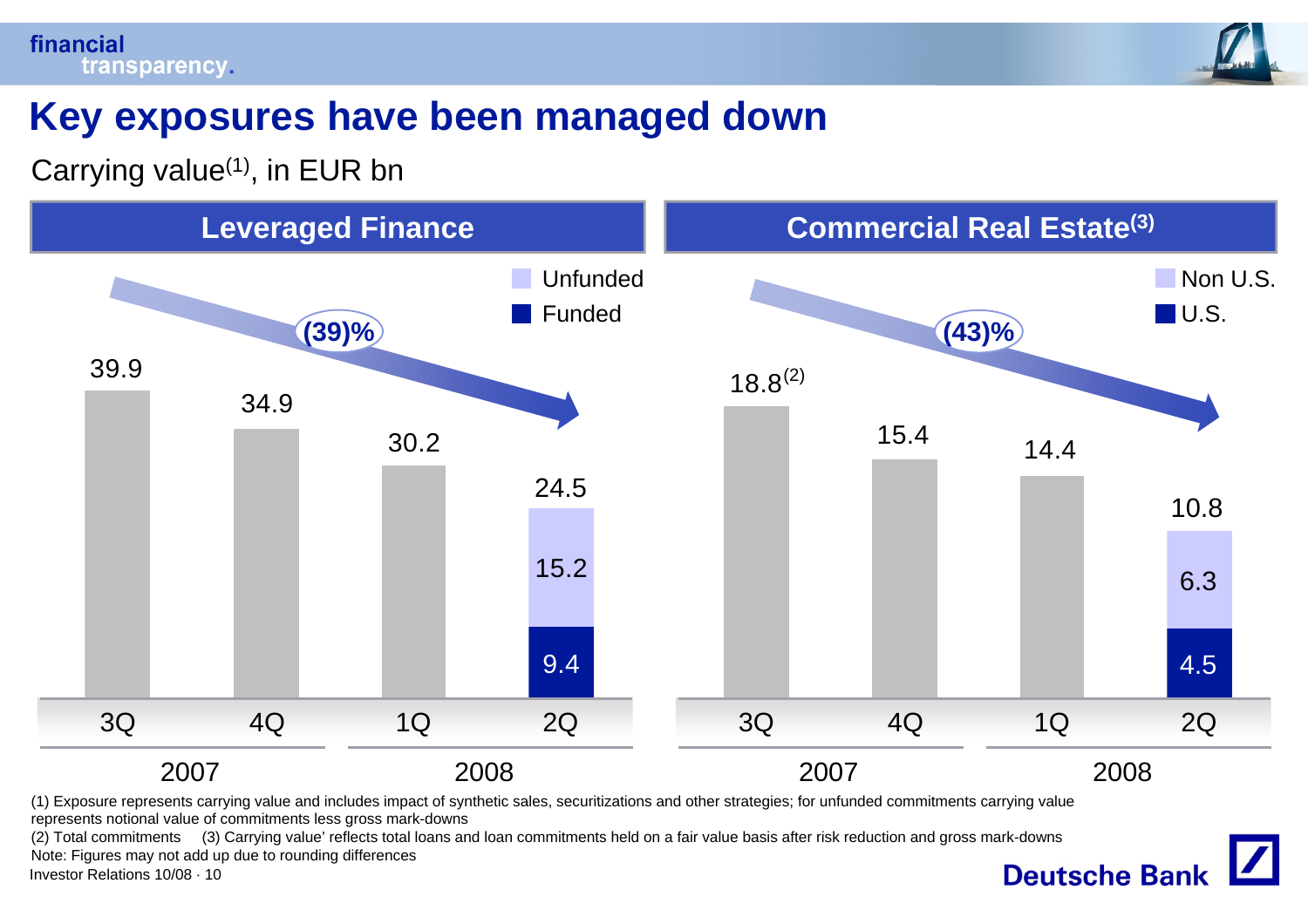

### **Loan loss provisions remain at relatively low levels**

Provision for credit losses, in EUR m

Single counterparty relationship



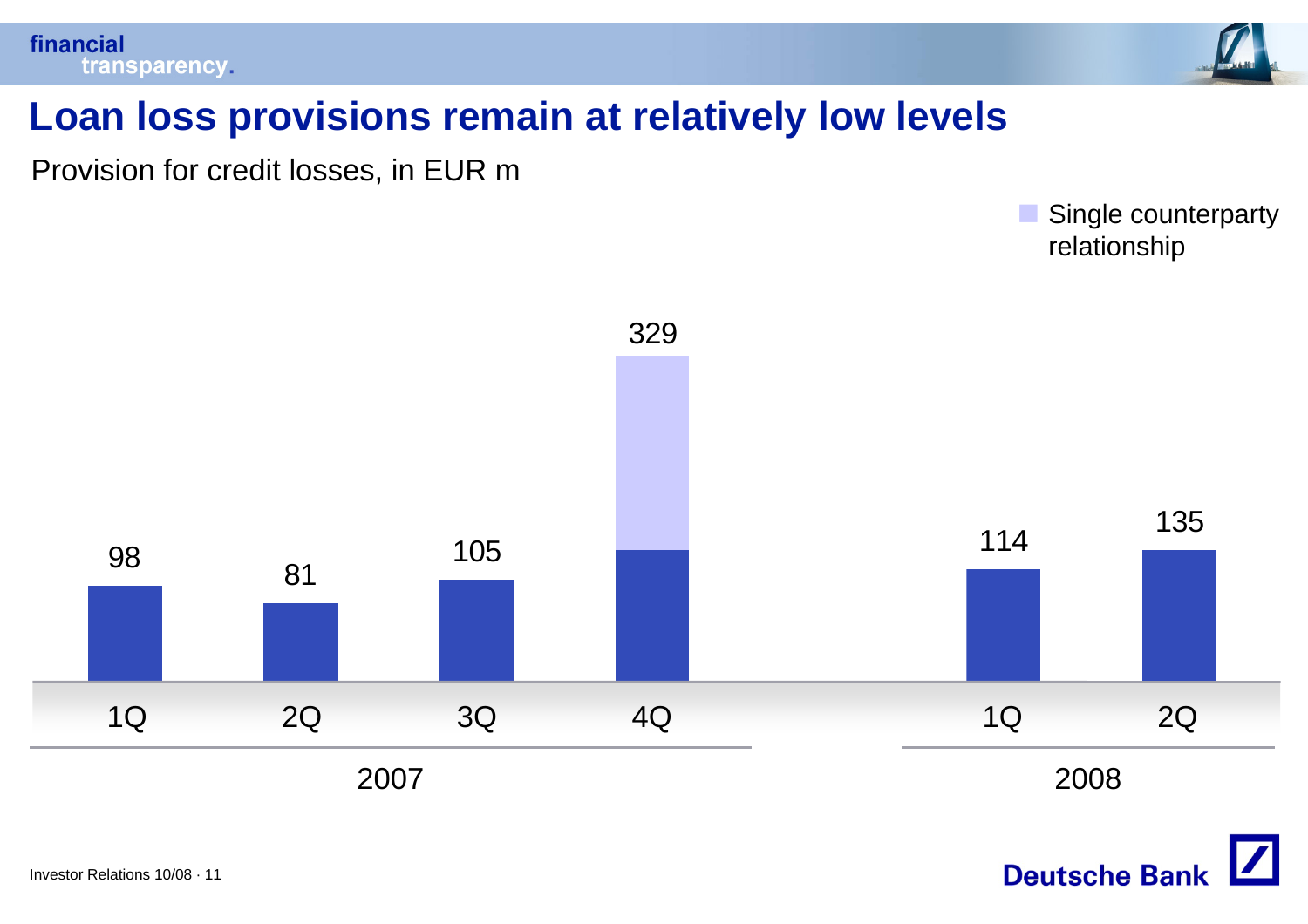



**Deutsche Bank** 

#### **Capital and balance sheet leverage targets**



(1) Total assets after pro-forma U.S. GAAP netting divided by total equity

Investor Relations 10/08 · 12(2) Assets per IFRS adjusted for pro-forma derivatives netting, pending settlements netting and repo netting; repo netting estimate based on proportion of nettable repos under U.S. GAAP at date of transition to IFRS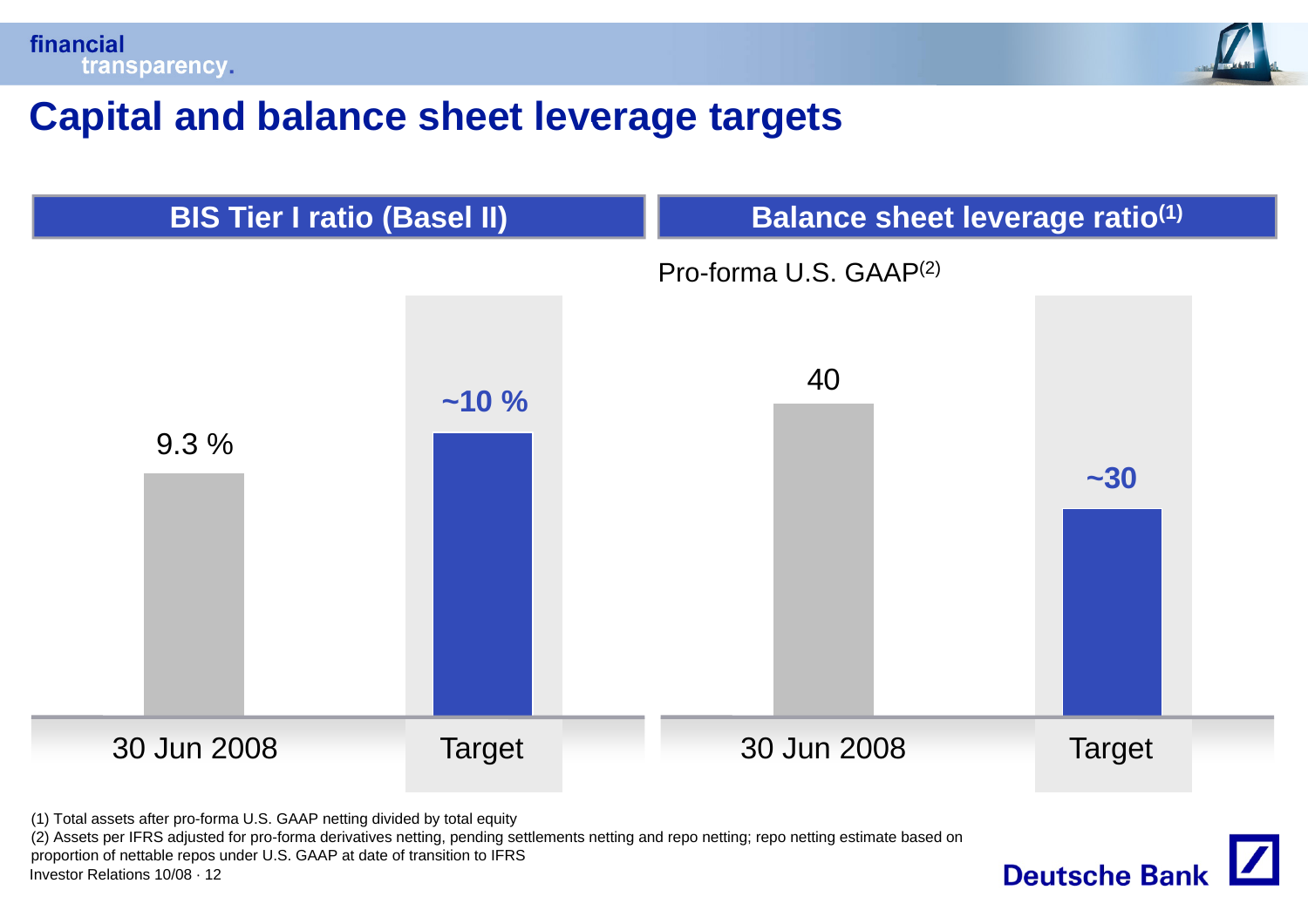



### **Strong funding base**

Unsecured funding, in EUR bn, as of 30 June 2008



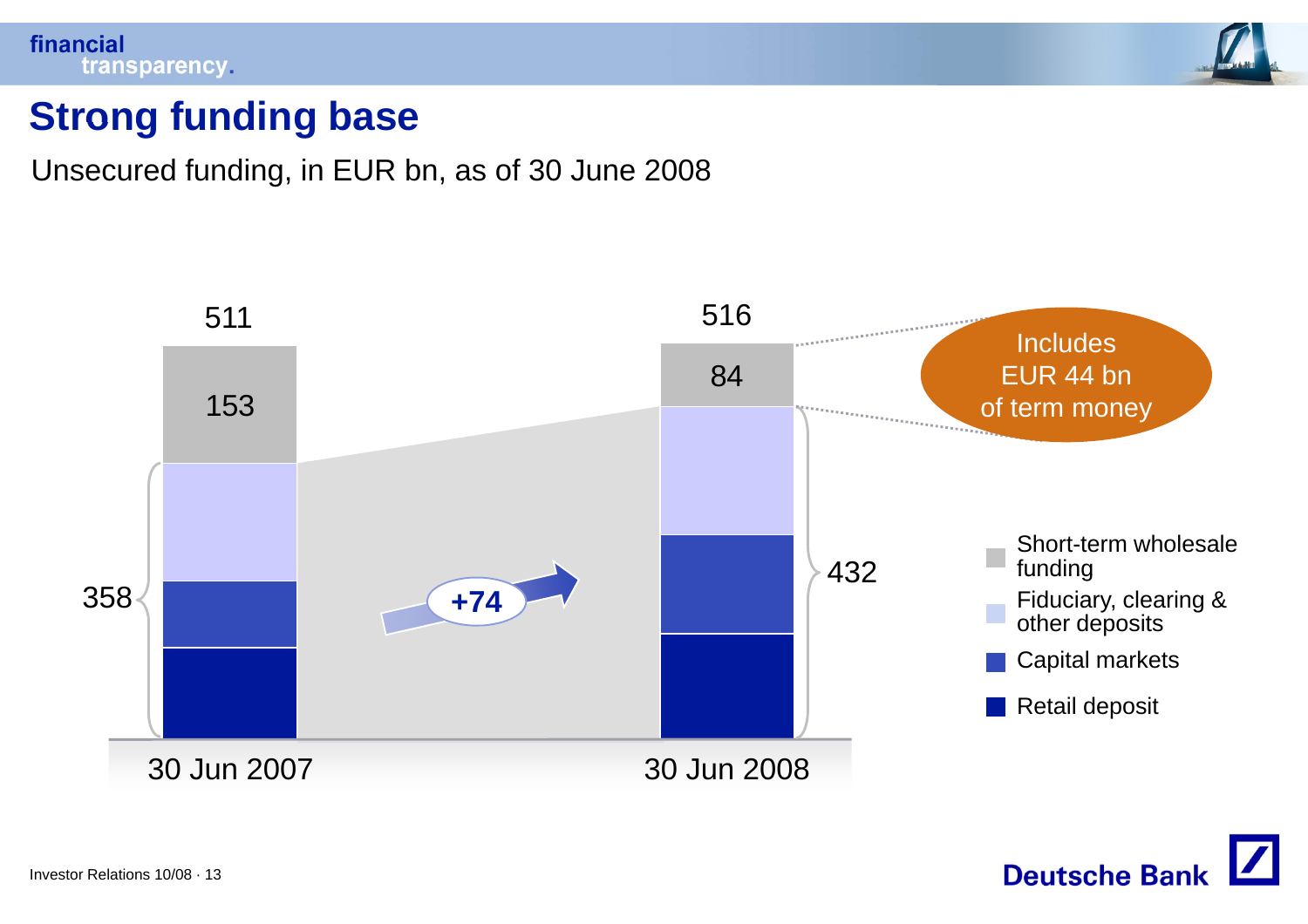



1,035

# **Deutsche Bank s' relative strength: The market s' verdict**

5-year senior CDS, in bps

1 July 2007 3 October 2008



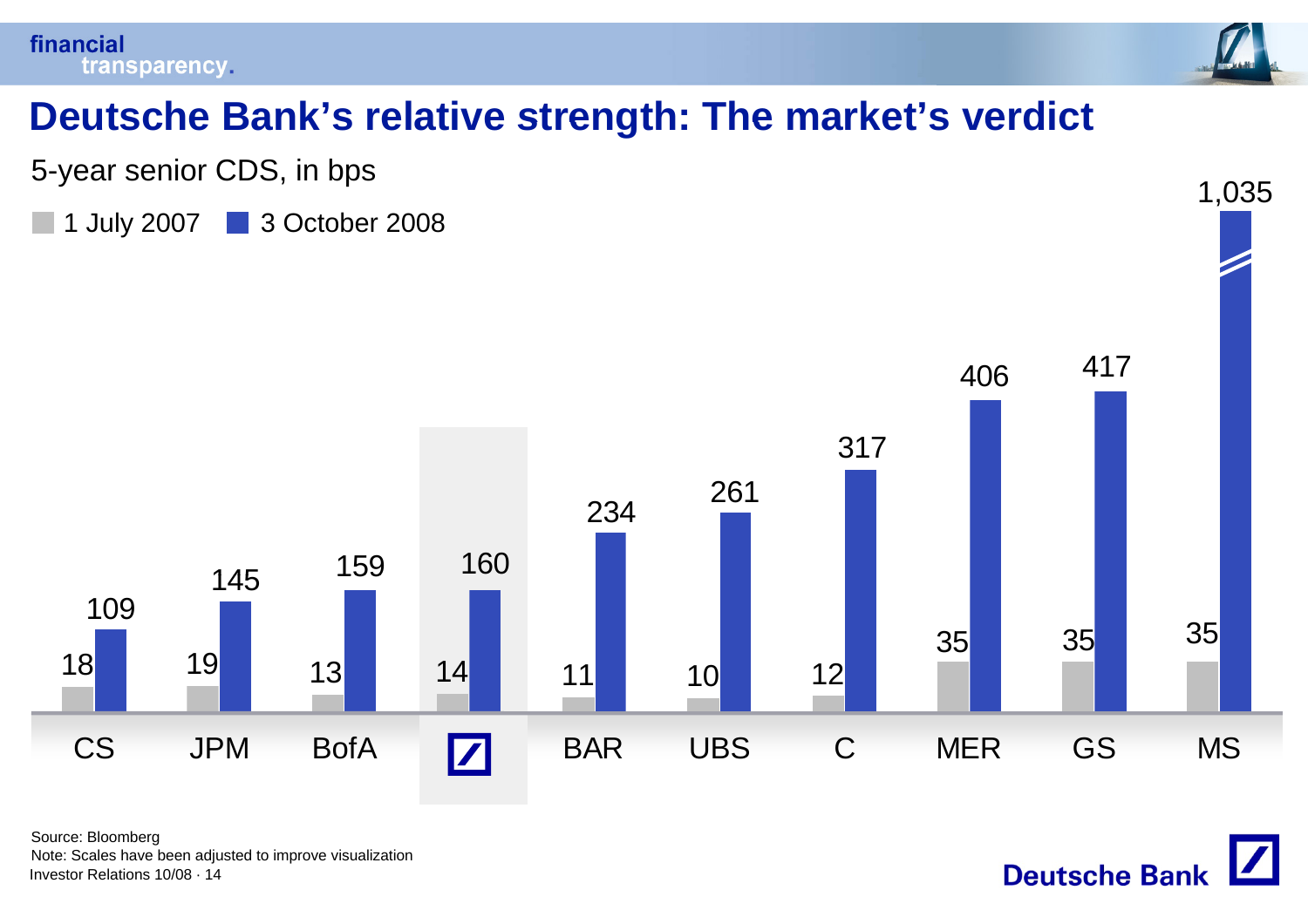



# **Agenda**

| $\mathbf{1}$            | Performing strongly through the credit crisis    |  |
|-------------------------|--------------------------------------------------|--|
|                         | <b>Sustaining capital and funding strength</b>   |  |
| 3                       | Investment banking: Leveraging a strong platform |  |
| $\overline{\mathbf{4}}$ | <b>Further expanding 'stable' businesses</b>     |  |
|                         | <b>Summary</b>                                   |  |

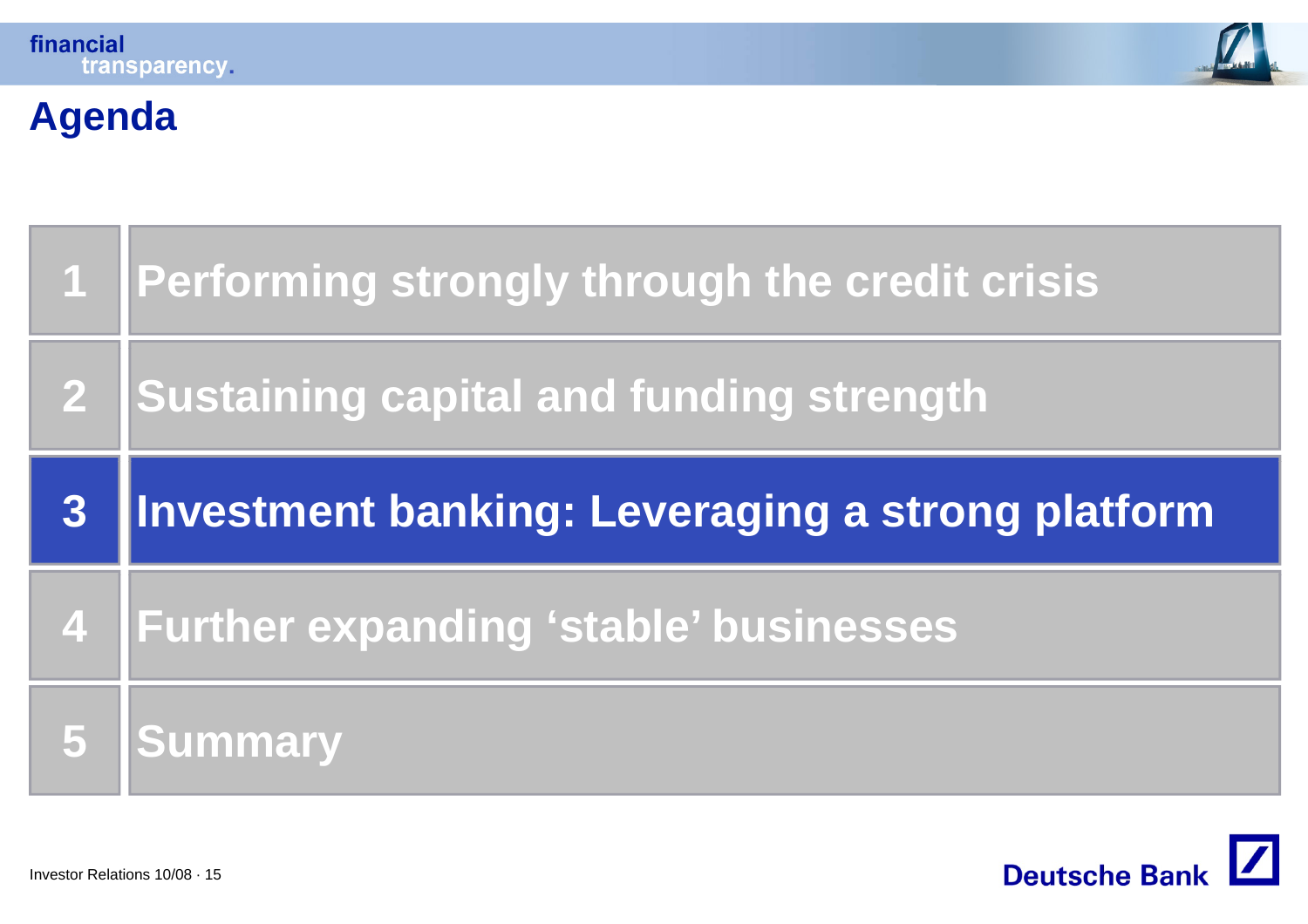



**Deutsche Bank** 

# **Investment banking remains <sup>a</sup> highly important business**

Sales & Trading revenue pool\*, in EUR bn



Investor Relations 10/08 · 16\* Reflects Top 15 firms; excludes mark-downs and fair value gains / losses on own debt Source: Company reporting, DB, Coalition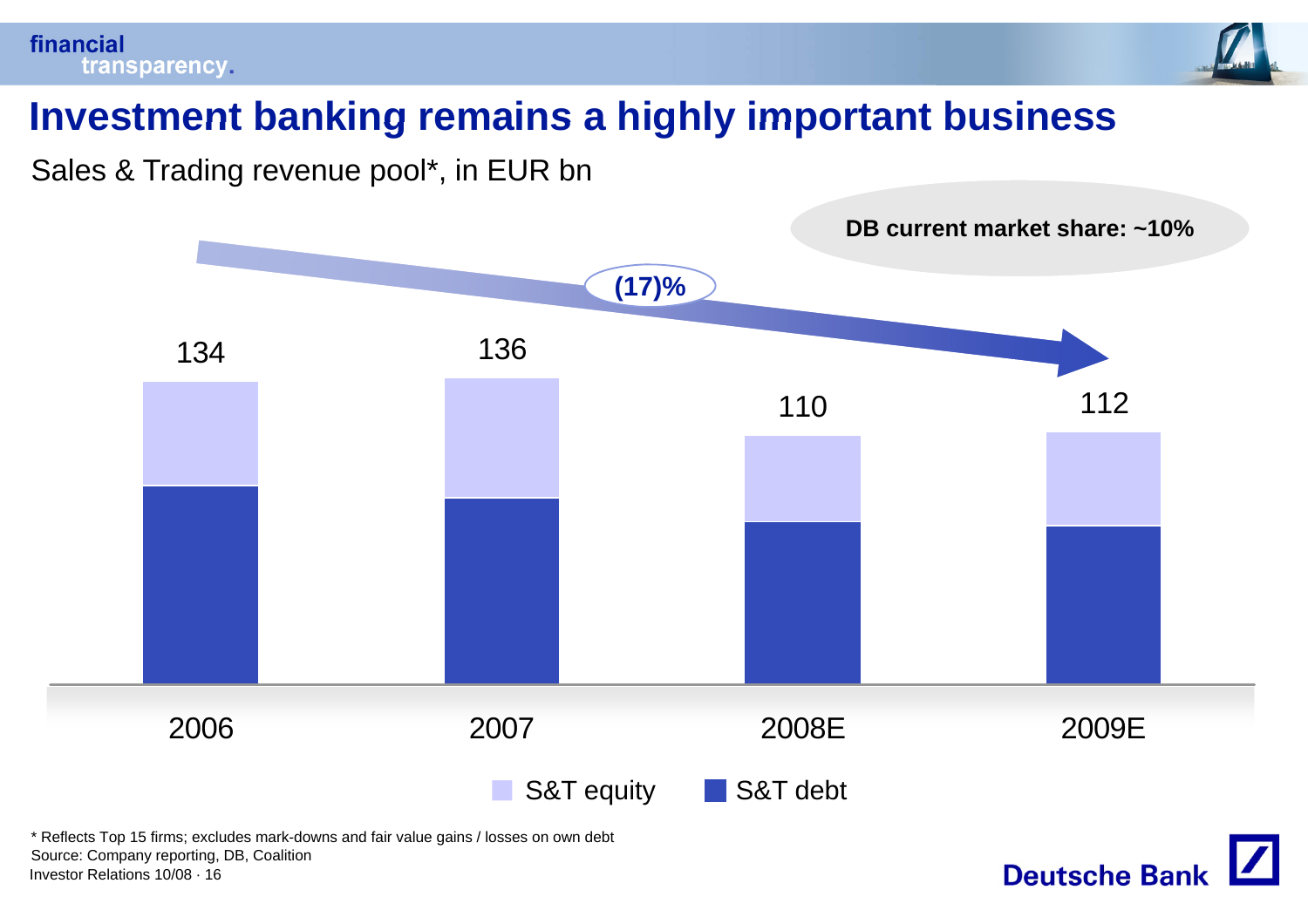



#### **Dislocations in the competitive landscape: Fewer leading players**

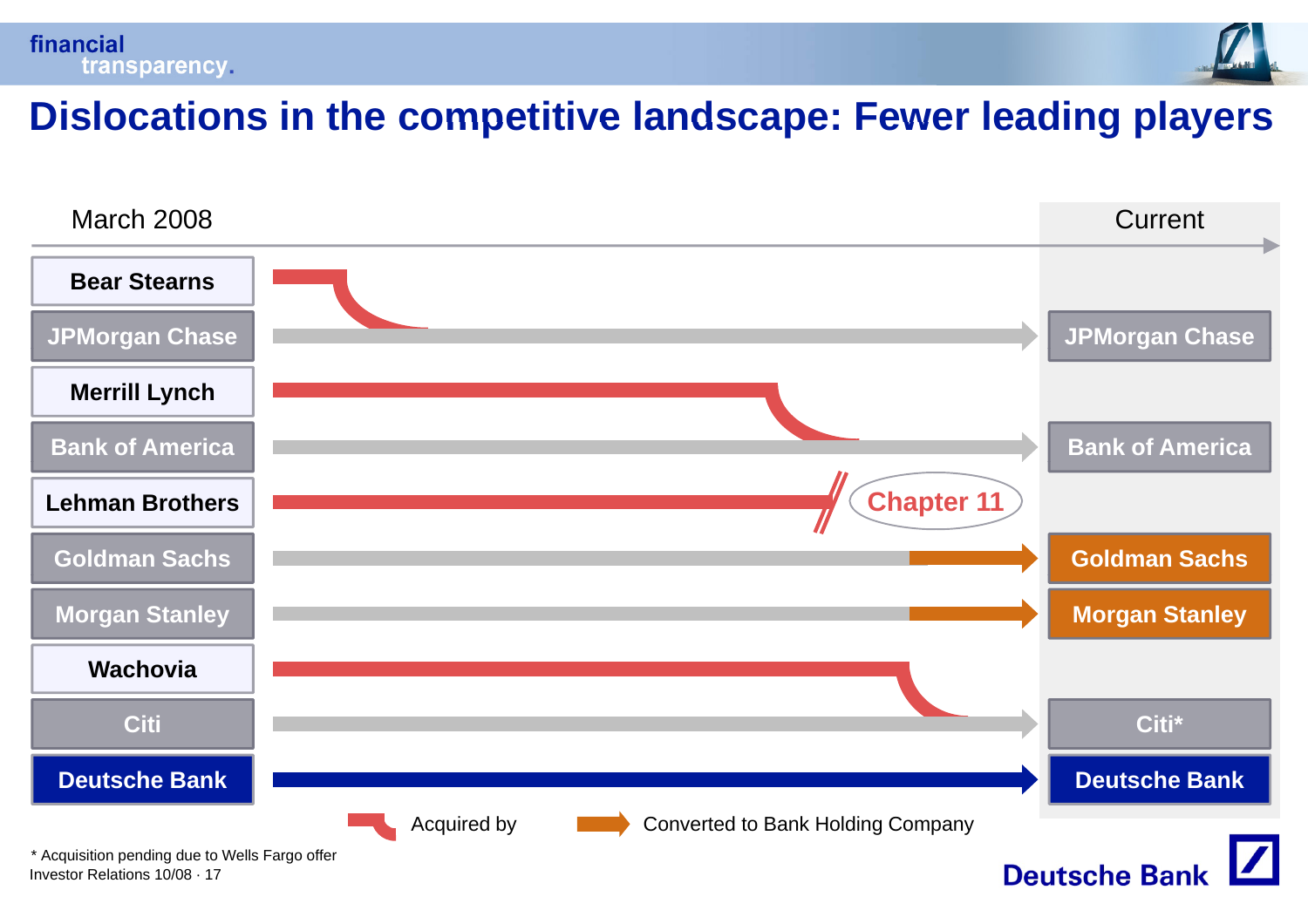

**Deutsche Banl** 

#### **Our investment banking franchise has demonstrated robust underlying performance**



(1) Converted into EUR based on average quarterly FX rates; CB&S revenues of DB include other revenues

(2) Excluding Principal Investments (3) Excluding Investment Revenues (4) Diverging fiscal year (5) In the context of the credit crisis Source: Company disclosures

Investor Relations 10/08 · 18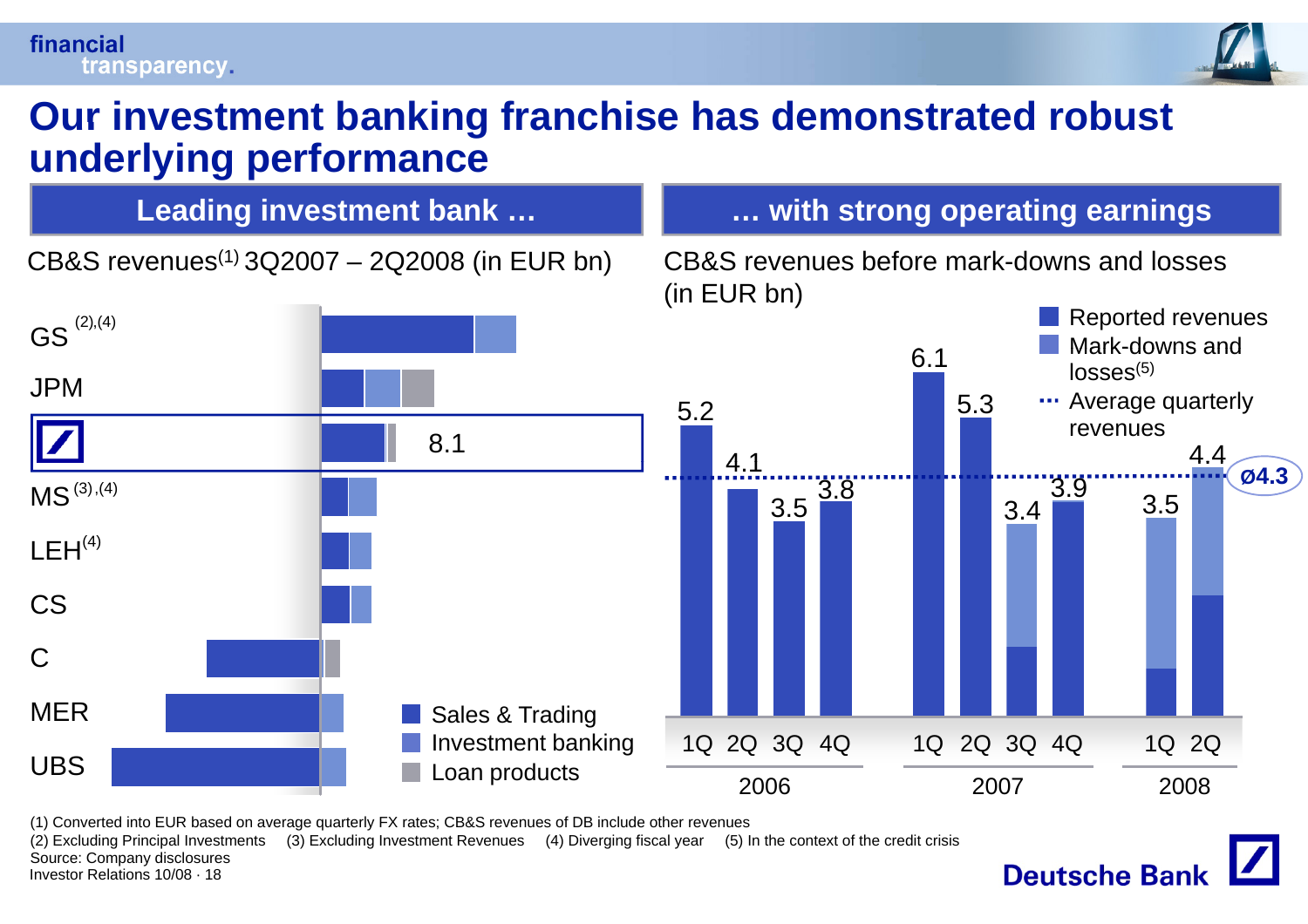

#### **Repositioning the platform toward growth prospects prospects**

|                                                                   | <b>Business Line</b>                                                                                                                                      | <b>Overall revenue trend</b> |
|-------------------------------------------------------------------|-----------------------------------------------------------------------------------------------------------------------------------------------------------|------------------------------|
| <b>Exploit leading</b><br>positions in<br>'growth' products       | Global Finance & FX<br><b>Core Rates</b><br><b>Distressed Debt</b><br><b>Equity Derivatives</b><br><b>Emerging Markets</b><br>Credit Trading (excl. Prop) |                              |
| <b>Continue</b><br>investment in<br>strategic priorities          | <b>Cash Equities</b><br><b>Prime Brokerage</b><br>Commodities                                                                                             |                              |
| <b>Reduce</b><br>exposures in<br>structured/inventory<br>products | <b>U.S. RMBS</b><br>CRE / CMBS / SPG<br><b>CDO</b><br><b>Leveraged Finance</b>                                                                            |                              |
| Investor Relations 10/08 · 19                                     |                                                                                                                                                           | <b>Deutsche Banl</b>         |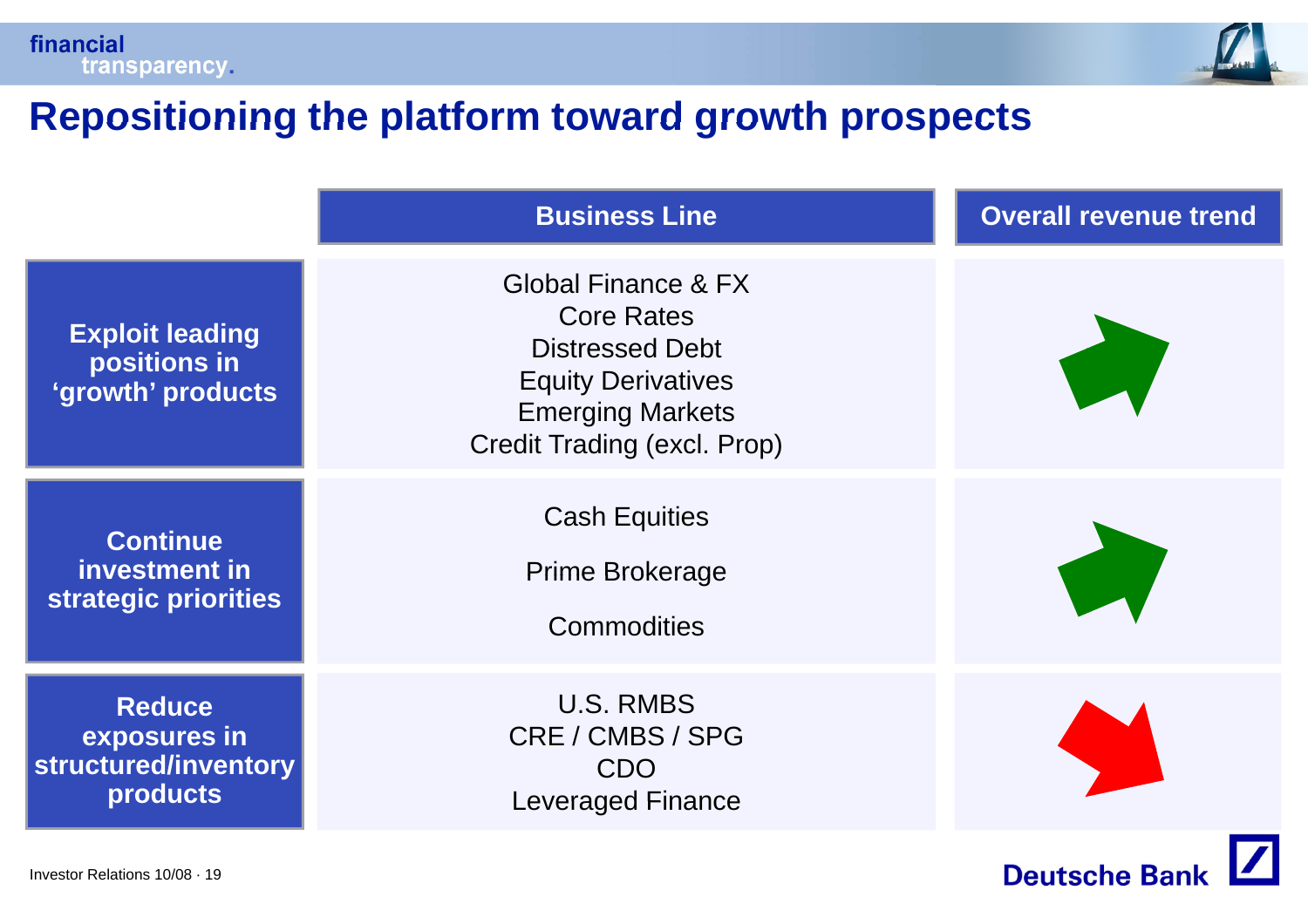



# **Agenda**

| $\overline{1}$          | Performing strongly through the credit crisis    |  |
|-------------------------|--------------------------------------------------|--|
| $\mathbf{2}$            | <b>Sustaining capital and funding strength</b>   |  |
| $\overline{\mathbf{3}}$ | Investment banking: Leveraging a strong platform |  |
| 4                       | Further expanding 'stable' businesses            |  |
|                         | <b>Summary</b>                                   |  |

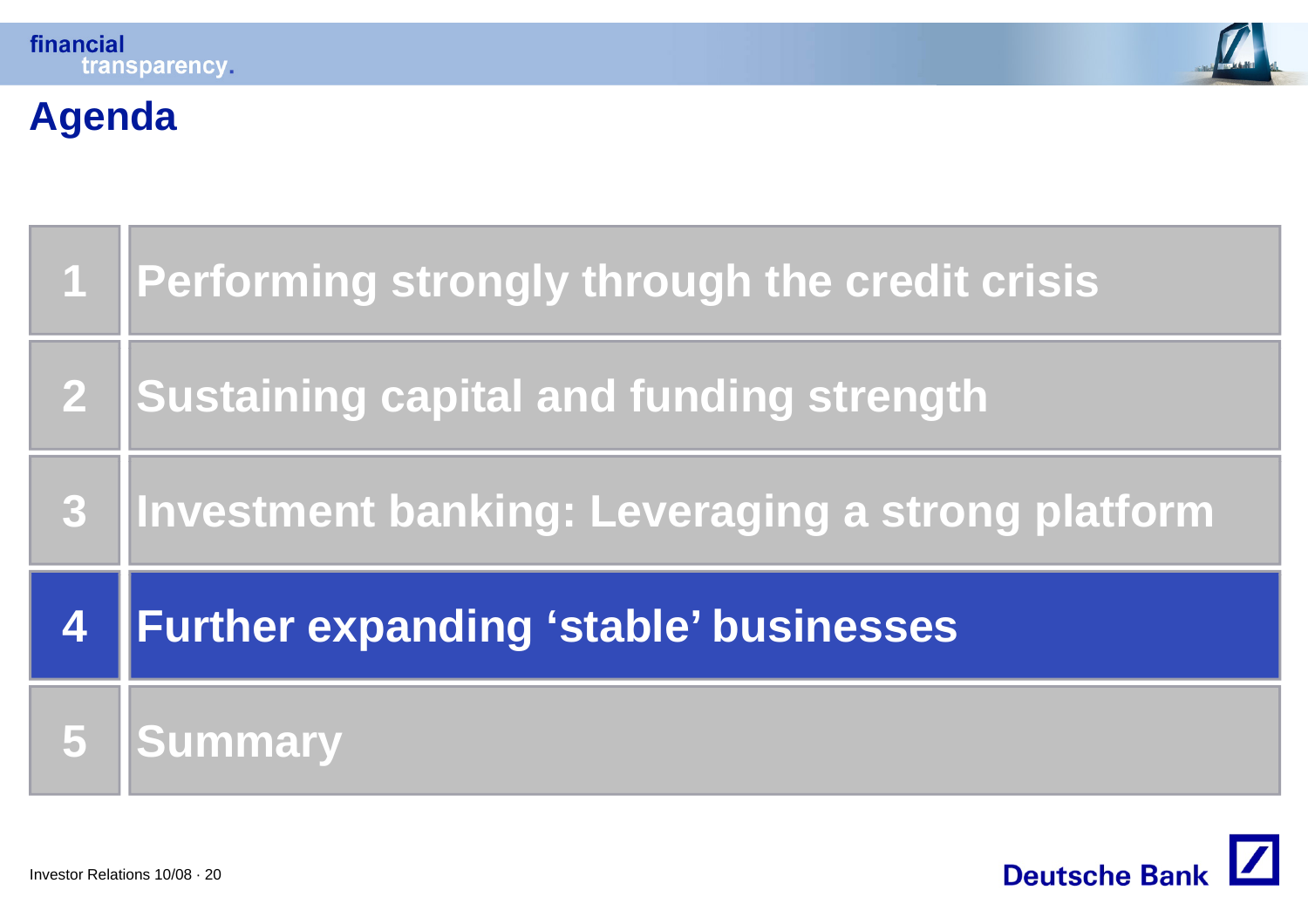financial transparency.

# **EXTED 19 IN Stable' businesses have proved their resilience...**  $\blacksquare$  **GTB**

Income before income taxes



Investor Relations 10/08 · 21Note: 2003-2005 based on U.S. GAAP, 2003 based on structure as of 2005, 2004-2005 based on structure of 2006; 2006 onwards based on IFRS and on latest structure, GTB: 2003 adjusted for gain on sale of Global Securities Services

**Deutsche Bank** 



AWM

**Barba**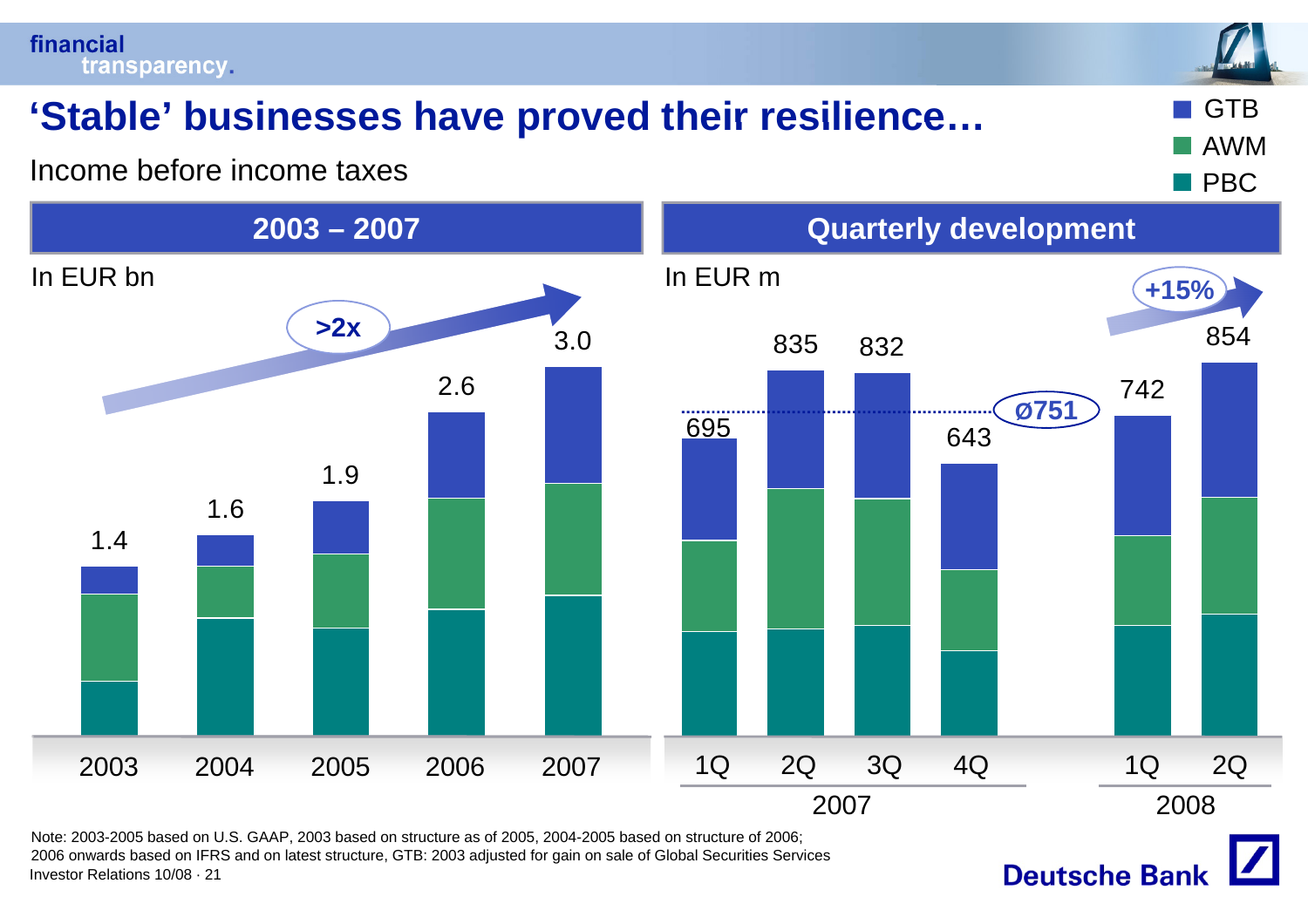

# **… and their contribution to RoE in challenging markets**

Pre-Tax return on equity\* (in %)



Investor Relations 10/08 · 22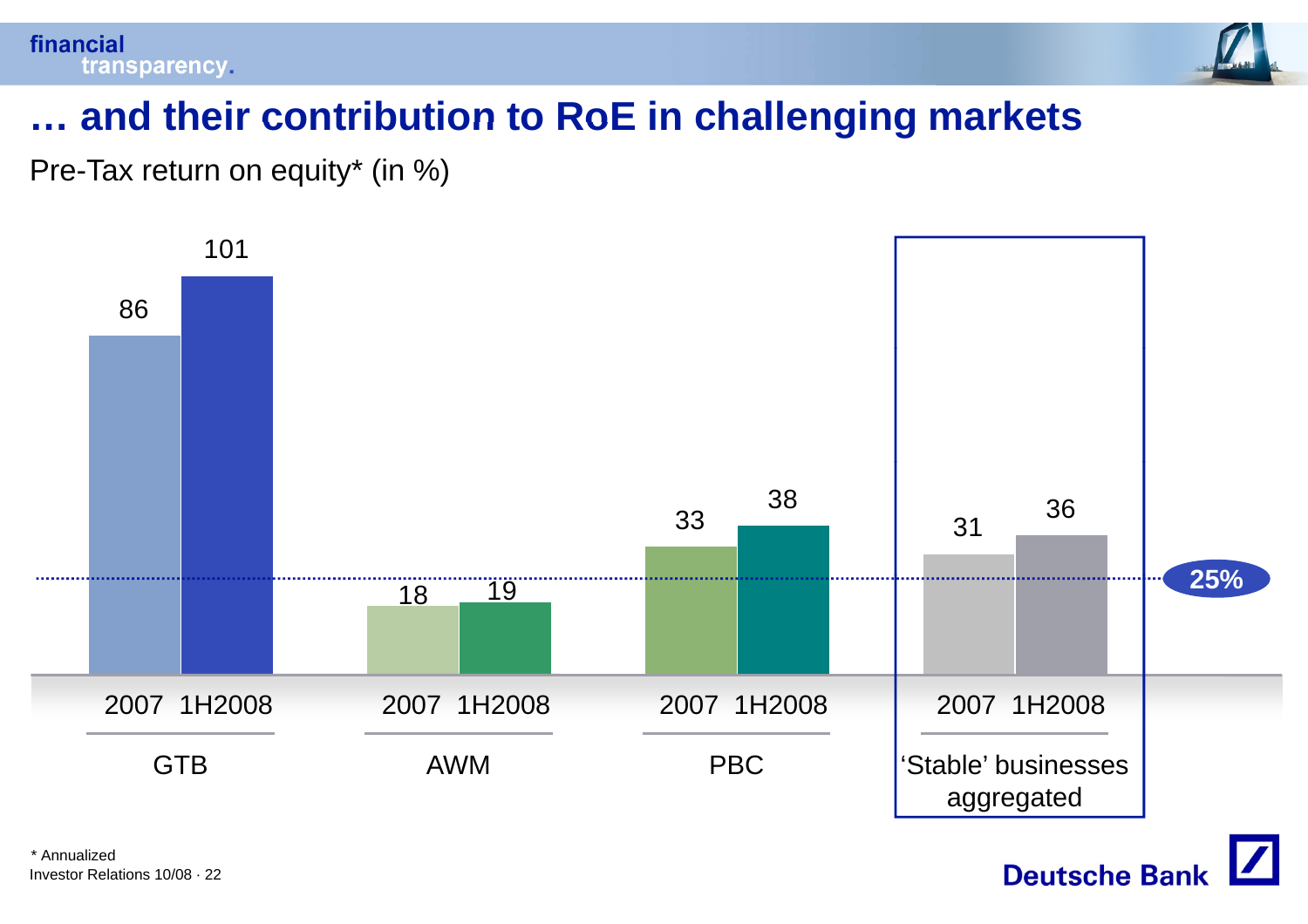financial transparency.



# **GTB: We will further build on <sup>a</sup> successful platform**

#### Example GTB



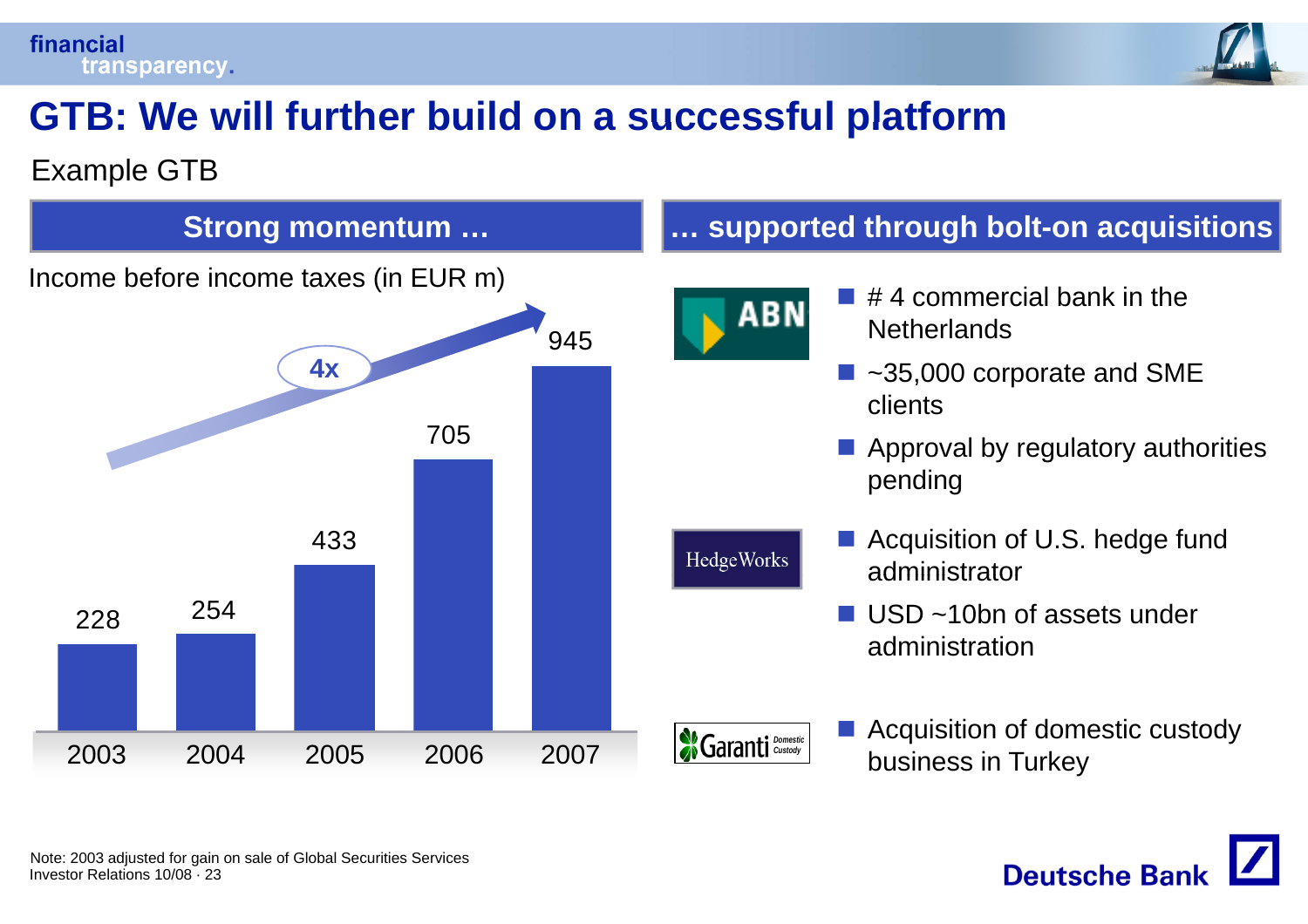

#### **PBC: The next phase of our strategy**



Integration of credit operations in middle- / back-offices

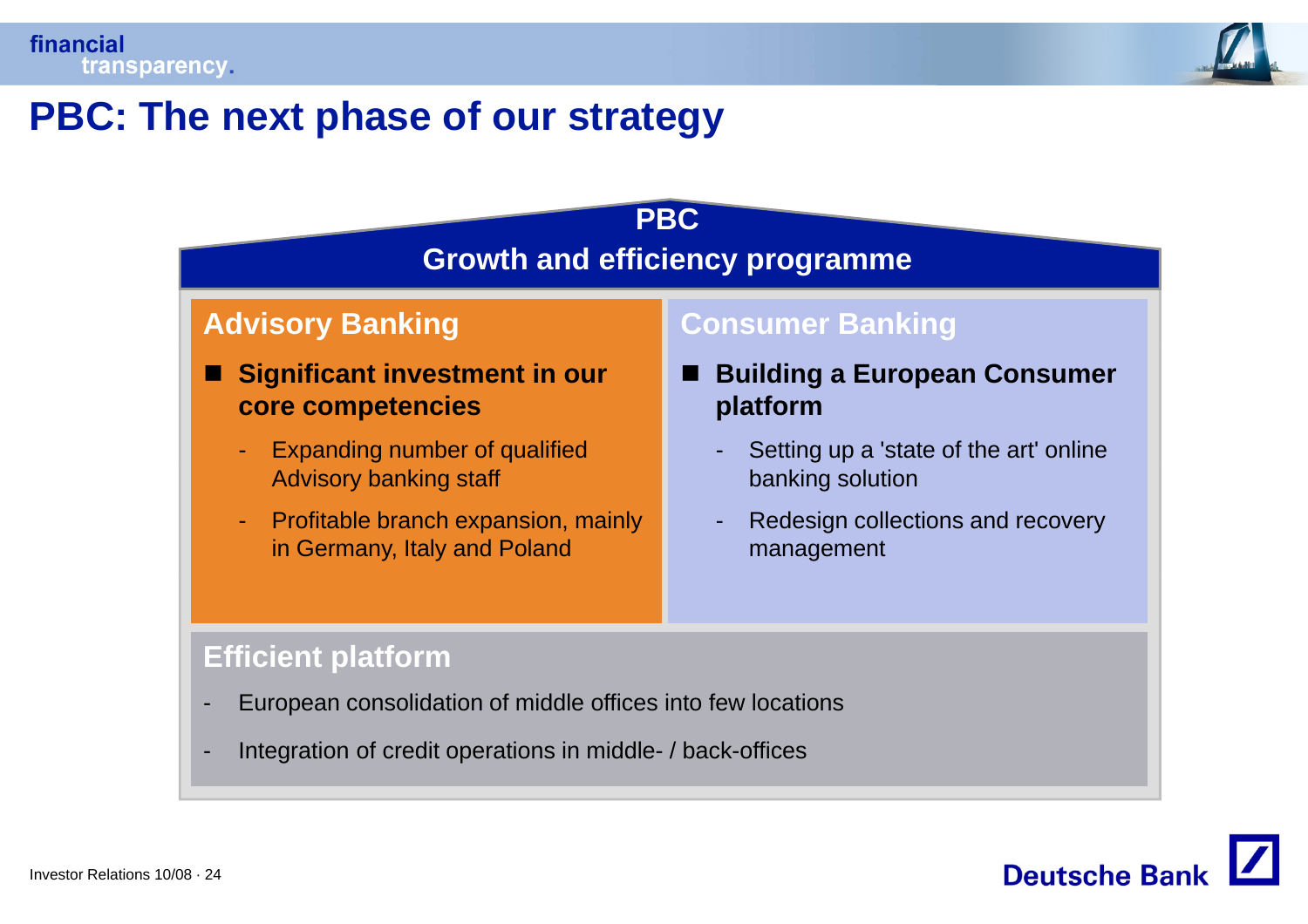



#### **PBC: Key elements of future profit growth profit**

| <b>Strategic thrust</b>       |                                                                                              |       |                               | <b>Targets for 2012 (excl. acquisitions)</b> |
|-------------------------------|----------------------------------------------------------------------------------------------|-------|-------------------------------|----------------------------------------------|
|                               | <b>Strengthening Advisory</b><br><b>Banking in core markets</b><br>Germany, Italy and Poland |       | <b>Pre-tax</b>                | $\sim$ EUR                                   |
| <b>Organic</b><br>growth      | <b>Establishing European</b><br><b>Consumer Bank</b>                                         |       | profit                        | 2 bn                                         |
|                               | <b>Extending franchise in Asia</b>                                                           |       | <b>Net</b><br><b>revenues</b> | > EUR<br>8 bn                                |
| <b>Efficiency</b>             | Improving efficiency of credit,<br>operations and IT processes /<br>retail standards         |       | Cost /<br>income              | < 65%                                        |
| <b>Acquisitions</b>           | Establishing or enhancing<br>international presence                                          | ratio |                               |                                              |
| Investor Relations 10/08 · 25 |                                                                                              |       |                               | <b>Deutsche Bank</b>                         |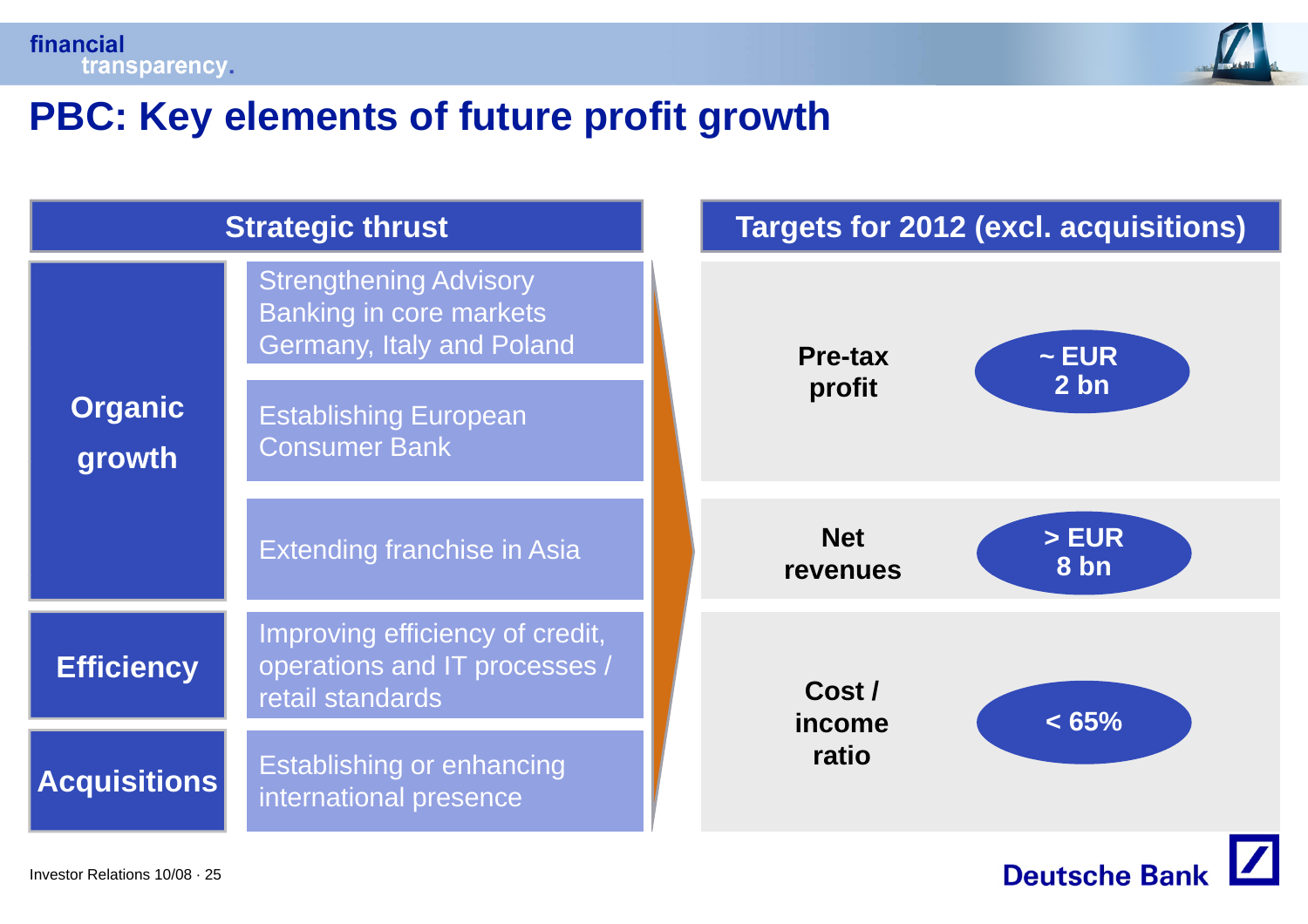

# **PBC and Postbank: A powerful basis for co basis -operation operation**

As of 31 December 2007

|                                   | <b>Tr</b> Postbank                                         | $\sqrt{\phantom{a}}$ PBC<br><b>Deutsche Bank</b>                              |  |  |  |  |
|-----------------------------------|------------------------------------------------------------|-------------------------------------------------------------------------------|--|--|--|--|
| <b>Clients &amp; distribution</b> |                                                            |                                                                               |  |  |  |  |
| Clients (m)                       | 14.5                                                       | 13.8                                                                          |  |  |  |  |
| <b>Branches</b>                   | 855                                                        | 1,650                                                                         |  |  |  |  |
| Mobile sales force                | ~1,300                                                     | $\sim 3,200$                                                                  |  |  |  |  |
| FTE (000)                         | 21.5                                                       | 23.1                                                                          |  |  |  |  |
| <b>Brands</b>                     | BHW<br>$\text{DSL} \big  \text{Bank}$<br><b>A</b> Postbank | Die persönliche Bank.<br>norisbank<br>Deutsche Bank<br><b>B BERLINER BANK</b> |  |  |  |  |
|                                   |                                                            |                                                                               |  |  |  |  |
| <b>Financials (in EUR bn)</b>     |                                                            |                                                                               |  |  |  |  |
| <b>Revenues</b>                   | 4.3                                                        | 5.8                                                                           |  |  |  |  |
| $IBIT^*$                          | 1.0                                                        | 1.1                                                                           |  |  |  |  |
| <b>Customer loans</b>             | 90                                                         | 89                                                                            |  |  |  |  |
| <b>Customer deposits</b>          | 90                                                         | 96                                                                            |  |  |  |  |

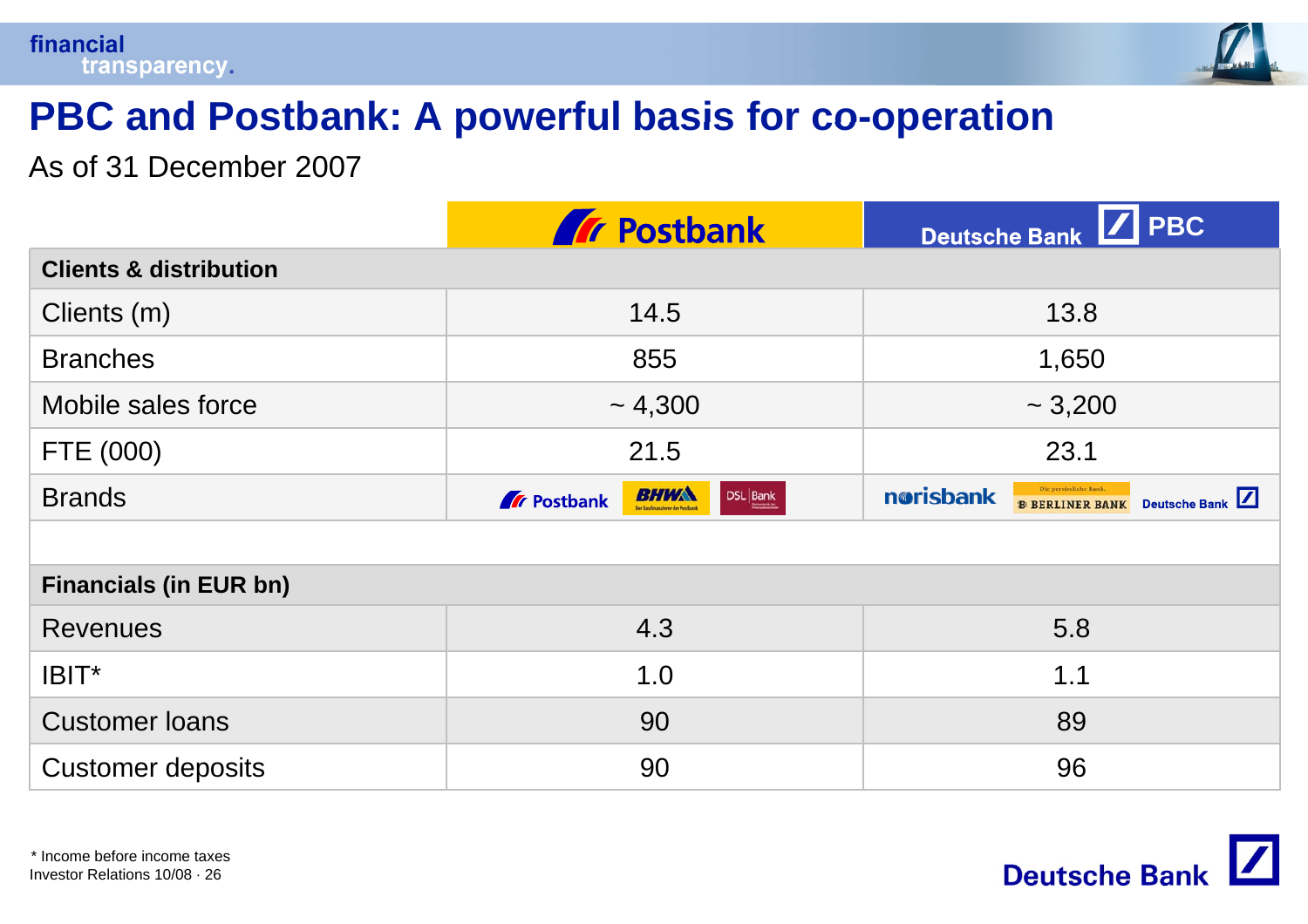



 $\boldsymbol{Z}$ 

**Deutsche Bank** 

#### **Envisaged areas of co co-operation between Postbank and PBC operation**

|                                                       | <b>Rationale:</b> Postbank is a market leader in prime segment for standard mortgages                                                                                                             |
|-------------------------------------------------------|---------------------------------------------------------------------------------------------------------------------------------------------------------------------------------------------------|
| Mortgages /<br>home<br>finance                        | DSL may become preferred provider in this segment for PBC<br>Postbank (BHW) and PBC will explore cross-sell opportunities for their respective products<br>under the brands of BHW and db Bauspar |
|                                                       | <b>Rationale:</b> Postbank seeks opportunities to increase product penetration of its core clients                                                                                                |
| <b>Investment</b><br>products &                       | DWS and X-markets may become preferred providers for Postbank                                                                                                                                     |
| advice                                                | Explore possibilities to offer PBC's standardized Discretionary Portfolio Management<br>and active advisory products to customers of Postbank                                                     |
|                                                       | <b>Rationale:</b> Realise economies of scale                                                                                                                                                      |
| <b>Joint</b><br>purchasing /<br><b>infrastructure</b> | Parties will explore benefits of joint purchasing power, and of sharing development<br>and running costs<br>Parties will explore cross-usage of IT know-how and system modules                    |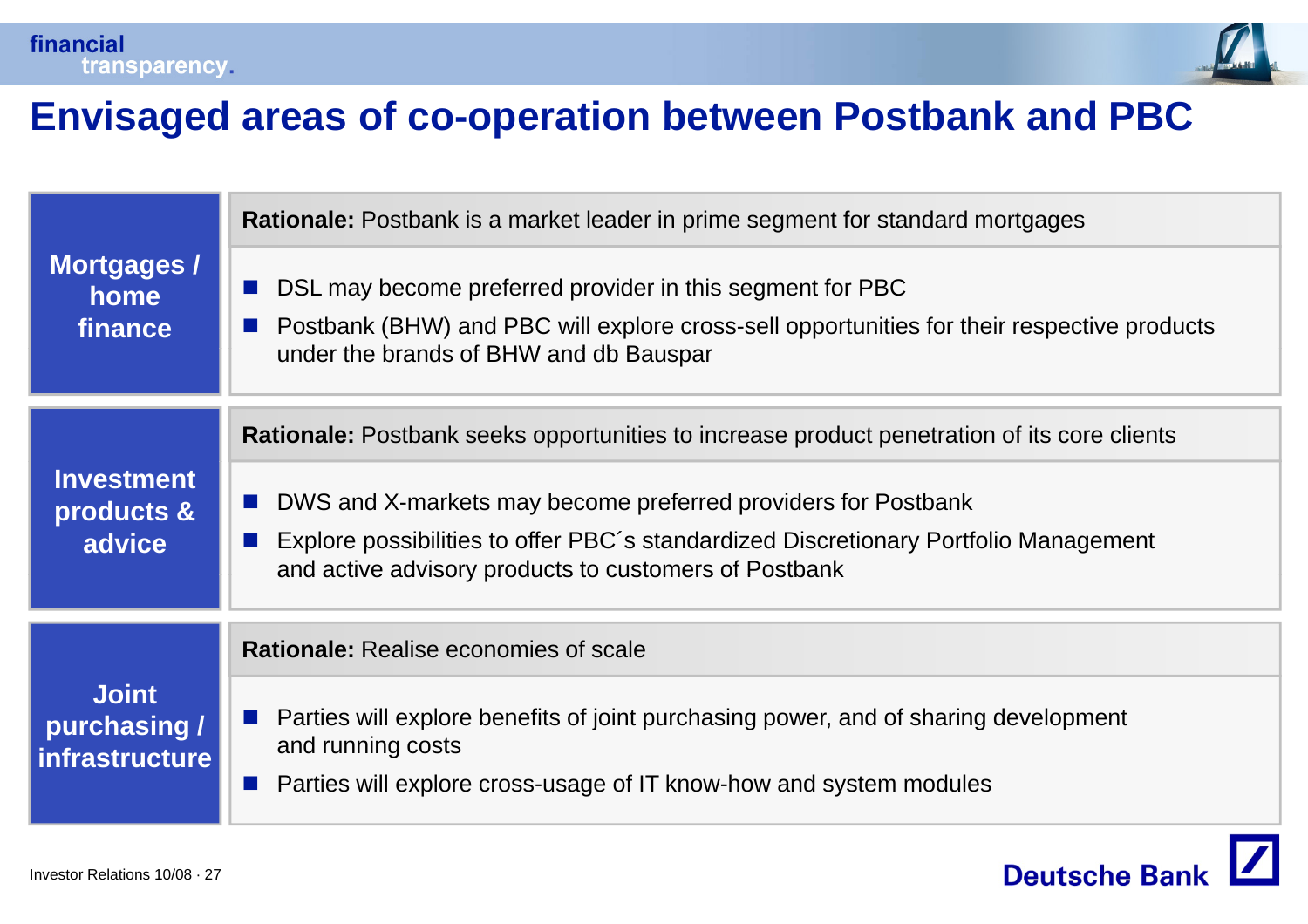



# **Building on our turnaround in Asset and Wealth Management**

Net new money, in EUR bn

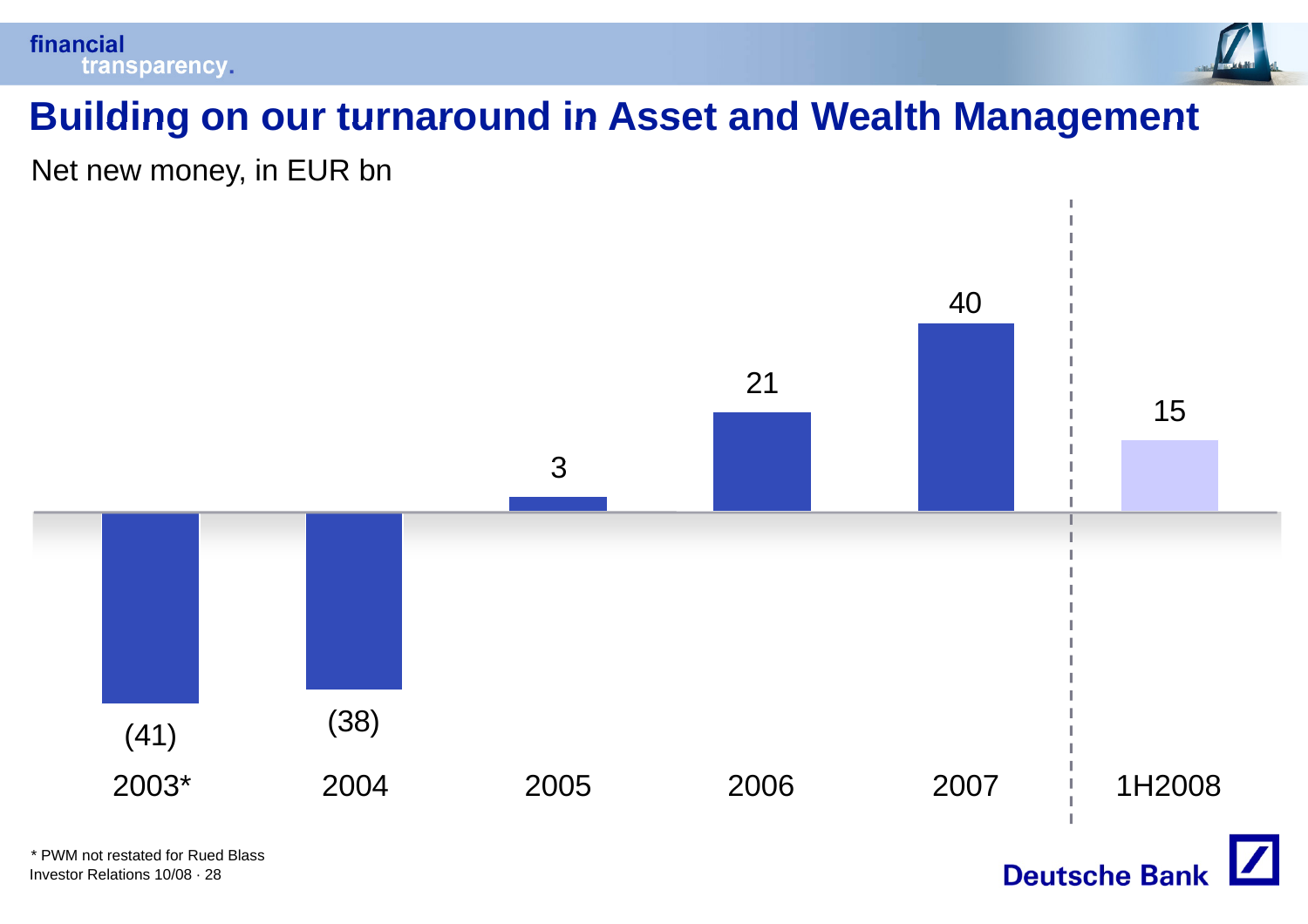#### financial transparency.



**Deutsche Bank** 

# **Capturing share of new money through the crisis**

#### PCAM, in EUR bn



NNM, in EUR bn <mark>xxx</mark> Aggreg Aggregated NNM 1Q2007 - 2Q2008 in % of invested assets at 31 Dec 2006\*

Investor Relations 10/08 · 29\* Annualised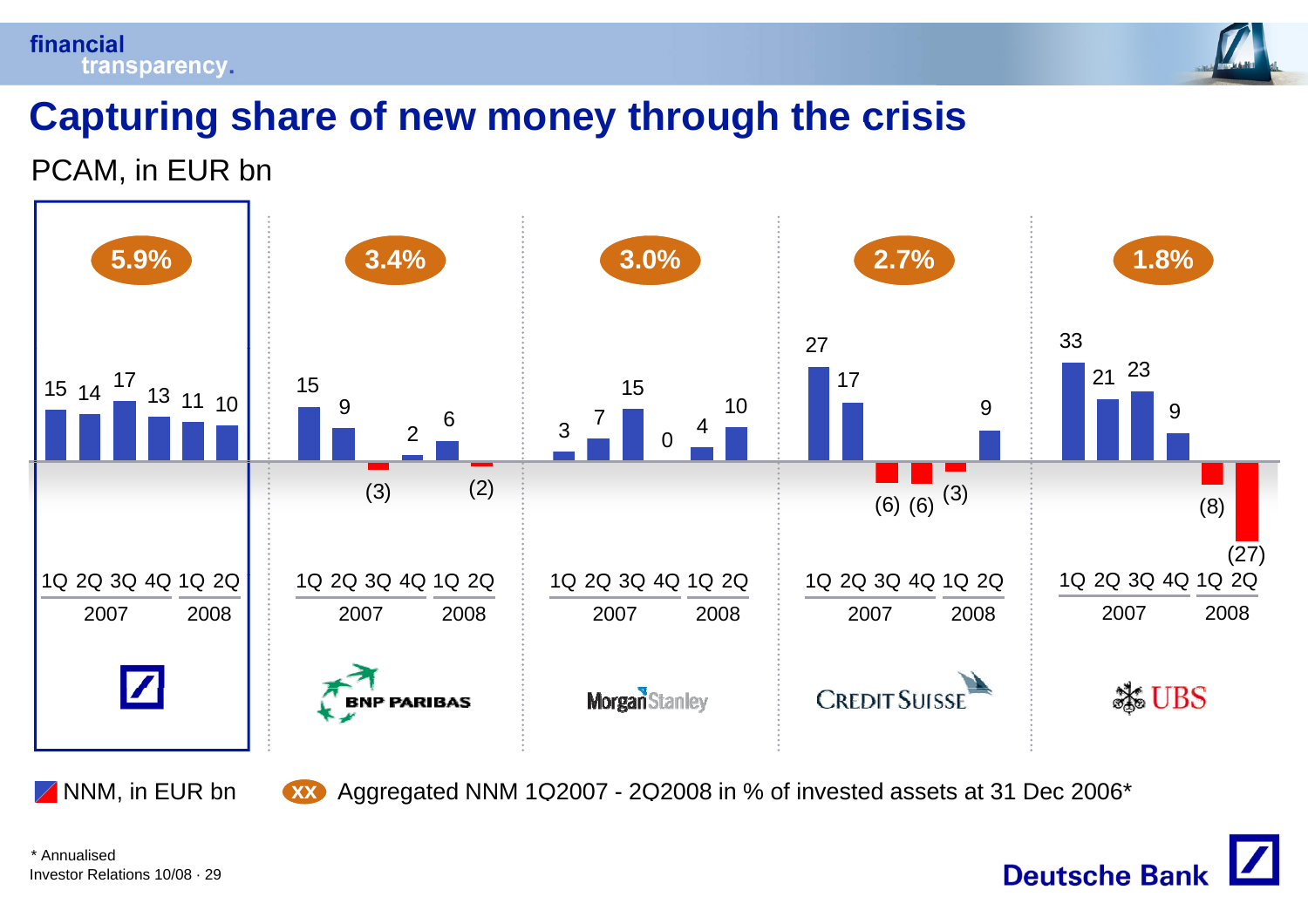



# **Agenda**

|                  | Performing strongly through the credit crisis    |
|------------------|--------------------------------------------------|
| $\mathbf{2}$     | <b>Sustaining capital and funding strength</b>   |
| $\boldsymbol{3}$ | Investment banking: Leveraging a strong platform |
| $\overline{4}$   | <b>Further expanding 'stable' businesses</b>     |
|                  | <b>Summary</b>                                   |

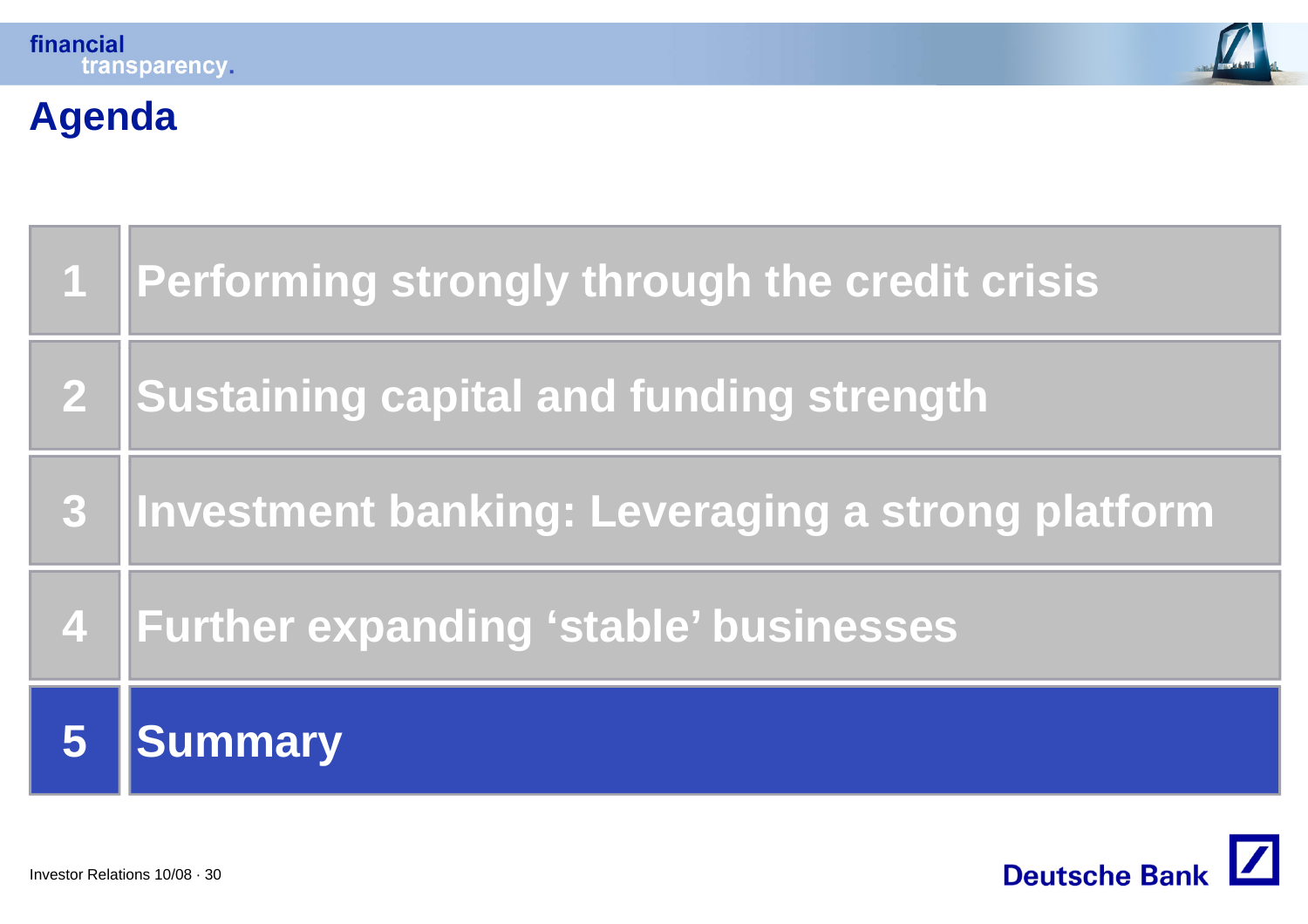



#### **The crisis has validated our business model**

# Leading global investment bank with <sup>a</sup> strong and profitable private clients franchise

Mutually reinforci businesses

A leader in Europe

Powerful and growing forcing in Alender in Europe in North America, Asia and key emerging markets

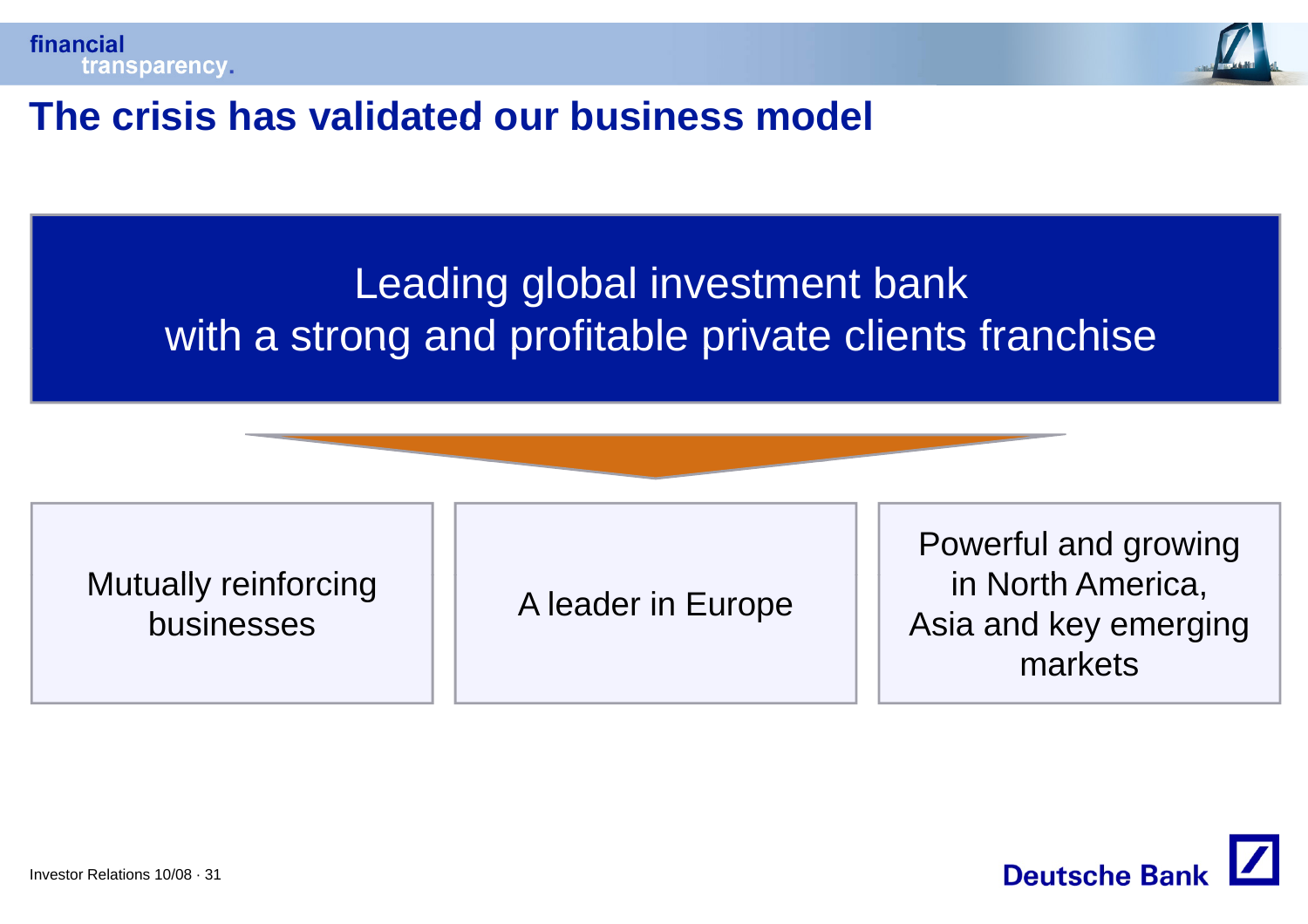

# **Meeting challenges seizing opportunities challenges,**

| <b>Investment Banking</b>                                  | 'Stable' businesses                     | <b>Capital, liquidity and</b><br>exposures |  |  |
|------------------------------------------------------------|-----------------------------------------|--------------------------------------------|--|--|
| $\blacksquare$ Focused investments in a<br>'core' business | GTB: Continue to invest<br>expand       | ■ Continue to manage down key<br>exposures |  |  |
|                                                            | <b>PBC:</b> Launch the next phase       |                                            |  |  |
| ■ Exploit relative strength                                | - Expand Advisory Banking               | Strong core capital ratio                  |  |  |
|                                                            | - Align Consumer Banking                |                                            |  |  |
| Reposition toward growth                                   | - Postbank co-operation                 | Strengthen liquidity via strong            |  |  |
| areas                                                      | AWM: Exploit momentum of<br>asset flows | funding base                               |  |  |
| <b>Leverage strong position in</b>                         | - Growth products                       | ■ Disciplined capacity and cost            |  |  |
| emerging capital markets                                   | - Client segments                       | management                                 |  |  |
| Strict management of risk and cost<br>П                    |                                         |                                            |  |  |

- $\overline{\phantom{a}}$ Leverage strong liquidity and funding base
- Committed to solid core capital ratio